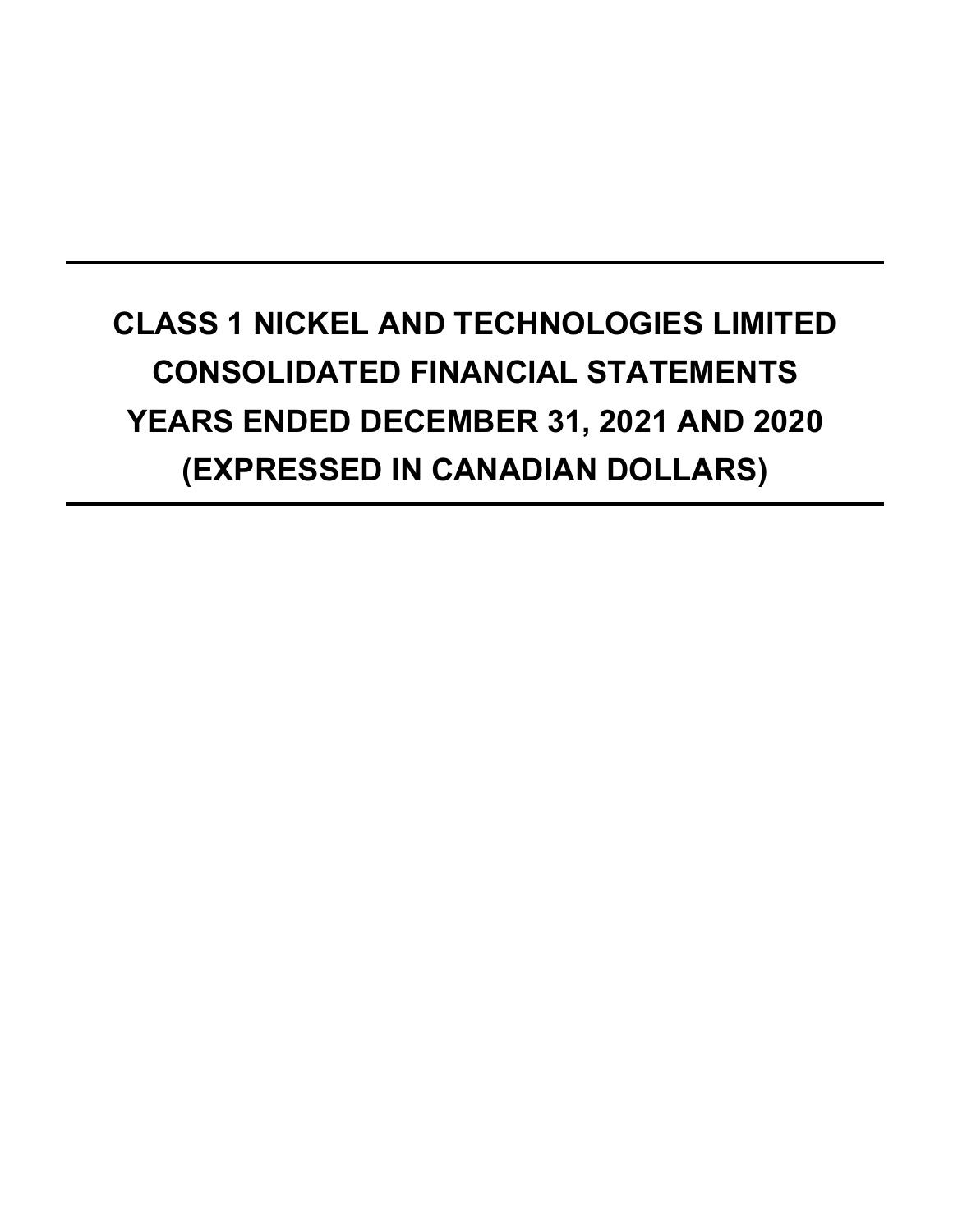# **Wasserman Ramsay**

3601 Hwy 7 East, Suite 1008, Markham, Ontario L3R 0M3 Tel. (905) 948-8637 Fax (905) 948-8638 email: wram@wassermanramsay.ca

# **Chartered Professional Accountants**

# **Independent Auditors' Report**

#### **To the Shareholders of Class 1 Nickel and Technologies Limited:**

# **Opinion**

We have audited the consolidated financial statements of Class 1 Nickel and Technologies Limited (formerly Lakefield Marketing Corp) (the "Company"), which comprise the consolidated statements of financial position as at December 31, 2021 and 2020, and the consolidated statements of loss and comprehensive loss, cash flows and changes in equity for the years then ended, and notes to the consolidated financial statements, including a summary of significant accounting policies.

In our opinion, the accompanying consolidated financial statements present fairly, in all material respects, the consolidated financial position of the Company as at December 31, 2021 and 2020, and its consolidated financial performance and its consolidated cash flows for the years then ended in accordance with International Financial Reporting Standards (IFRS).

# **Basis for Opinion**

We conducted our audit in accordance with Canadian generally accepted auditing standards. Our responsibilities under those standards are further described in the Auditor's Responsibilities for the Audit of the Consolidated Financial Statements section of our report. We are independent of the Company in accordance with the ethical requirements that are relevant to our audit of the consolidated financial statements in Canada, and we have fulfilled our other ethical responsibilities in accordance with these requirements. We believe that the audit evidence we have obtained is sufficient and appropriate to provide a basis for our opinion.

## **Material Uncertainty Related to Going Concern**

We draw attention to Note 1 in the consolidated financial statements, which indicates that for the year ended December 31, 2021 the Company incurred losses of \$15,345,964 resulting in an accumulated deficit in the amount of \$18,646,344 at year end. As stated in Note 1, these events or conditions, along with other matters as set forth in Note 1, indicate that a material uncertainty exists that may cast significant doubt on the Company's ability to continue as a going concern. Our opinion is not modified in respect of this matter.

## **Other information**

Management is responsible for the other information. The other information comprises:

Management's Discussion and Analysis

Our opinion on the consolidated financial statements does not cover the other information and we do not express any form of assurance conclusion thereon. In connection with our audit of the consolidated financial statements, our responsibility is to read the other information identified above and, in doing so, consider whether the other information is materially inconsistent with the consolidated financial statements or our knowledge obtained in the audit, or otherwise appears to be materially misstated.

We obtained Management's Discussion and Analysis prior to the date of this auditor's report. If, based on the work we have performed on this other information, we conclude that there is a material misstatement of this other information, we are required to report that fact in this auditor's report. We have nothing to report in this regard.

## **Responsibilities of Management and Those Charged with Governance for the Consolidated Financial Statements**

Management is responsible for the preparation and fair presentation of the consolidated financial statements in accordance with IFRS, and for such internal control as management determines is necessary to enable the preparation of consolidated financial statements that are free from material misstatement, whether due to fraud or error.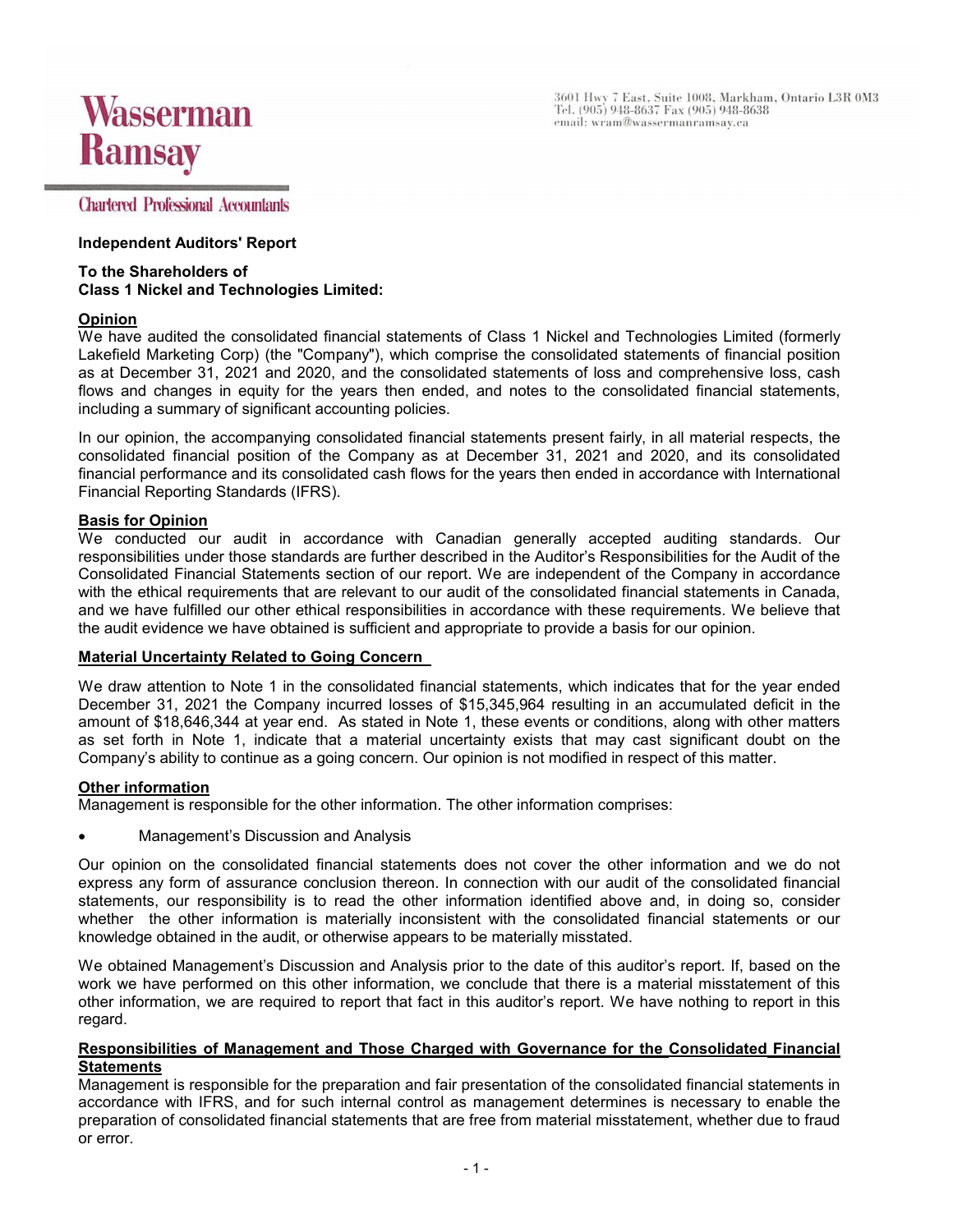In preparing the consolidated financial statements, management is responsible for assessing the Company's ability to continue as a going concern, disclosing, as applicable, matters related to going concern and using the going concern basis of accounting unless management either intends to liquidate the Company or to cease operations, or has no realistic alternative but to do so.

Those charged with governance are responsible for overseeing the Company's financial reporting process.

# **Auditor's Responsibilities for the Audit of the Consolidated Financial Statements**

Our objectives are to obtain reasonable assurance about whether the consolidated financial statements as a whole are free from material misstatement, whether due to fraud or error, and to issue an auditor's report that includes our opinion. Reasonable assurance is a high level of assurance, but is not a guarantee that an audit conducted in accordance with Canadian generally accepted auditing standards will always detect a material misstatement when it exists. Misstatements can arise from fraud or error and are considered material if, individually or in the aggregate, they could reasonably be expected to influence the economic decisions of users taken on the basis of these consolidated financial statements. As part of an audit in accordance with Canadian generally accepted auditing standards, we exercise professional judgment and maintain professional skepticism throughout the audit. We also:

- Identify and assess the risks of material misstatement of the consolidated financial statements, whether due to fraud or error, design and perform audit procedures responsive to those risks, and obtain audit evidence that is sufficient and appropriate to provide a basis for our opinion. The risk of not detecting a material misstatement resulting from fraud is higher than for one resulting from error, as fraud may involve collusion, forgery, intentional omissions,misrepresentations, or the override of internal control.
- Obtain an understanding of internal control relevant to the audit in order to design audit procedures that are appropriate in the circumstances, but not for the purpose of expressing an opinion on the effectiveness of the Company's internal control.
- Evaluate the appropriateness of accounting policies used and the reasonableness of accounting estimates and related disclosures made by management.
- Conclude on the appropriateness of management's use of the going concern basis of accounting and, based on the audit evidence obtained, whether a material uncertainty exists related to events or conditions that may cast significant doubt on the Company's ability to continue as a going concern. If we conclude that a material uncertainty exists, we are required to draw attention in our auditor's report to the related disclosures in the consolidated financial statements or, if such disclosures are inadequate, to modify our opinion. Our conclusions are based on the audit evidence obtained up to the date of our auditor's report. However, future events or conditions may cause the Company to cease to continue as a going concern.
- Evaluate the overall presentation, structure and content of the consolidated financial statements, including the disclosures, and whether the consolidated financial statements represent the underlying transactions and events in a manner that achieves fair presentation.

We communicate with those charged with governance regarding, among other matters, the planned scope and timing of the audit and significant audit findings, including any significant deficiencies in internal control that we identify during our audit.

We also provide those charged with governance with a statement that we have complied with relevant ethical requirements regarding independence, and to communicate with them all relationships and other matters that may reasonably be thought to bear on our independence, and where applicable, related safeguards.

The engagement partner on the audit resulting in this independent auditors' report is Kevin Ramsay.

Waserman Cameaux

Markham, Ontario Chartered Professional Accountants February 28, 2022 Licensed Public Accountants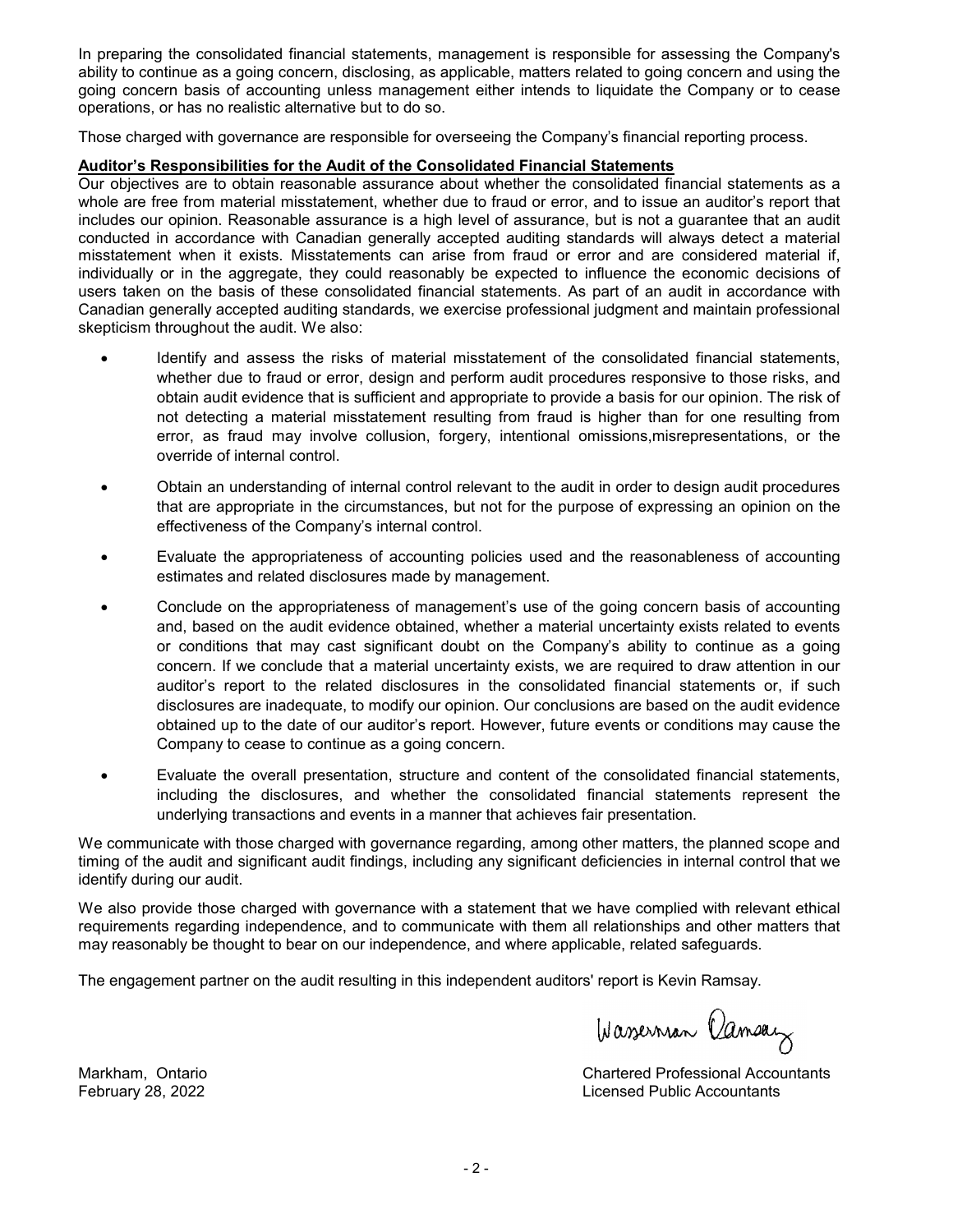|                                                                                                                                             | As at<br>December 31,<br>2021 |                      |    | As at<br>December 31,<br>2020 |  |  |
|---------------------------------------------------------------------------------------------------------------------------------------------|-------------------------------|----------------------|----|-------------------------------|--|--|
| <b>ASSETS</b>                                                                                                                               |                               |                      |    |                               |  |  |
| <b>Current assets</b>                                                                                                                       |                               |                      |    |                               |  |  |
| Cash and cash equivalents                                                                                                                   | \$                            | 2,154,417            | \$ | 3,864,804                     |  |  |
| Prepaid expenses                                                                                                                            |                               | 52,243               |    | 19,286                        |  |  |
| Accounts receivable (note 4)                                                                                                                |                               | 489,951              |    | 129,886                       |  |  |
| Due from related party (note 9)                                                                                                             |                               | 7,345                |    | 7,345                         |  |  |
| <b>Total assets</b>                                                                                                                         | \$                            | 2,703,956            | \$ | 4,021,321                     |  |  |
| <b>Current liabilities</b><br>Accounts payable and accrued liabilities (note 9)<br>Deferred flow-through premium (note 11)<br>Other payable | \$                            | 1,292,119<br>258,000 | \$ | 196,836<br>300,000<br>22,008  |  |  |
| <b>Total liabilities</b>                                                                                                                    |                               | 1,550,119            |    | 518,844                       |  |  |
| <b>Shareholder's equity</b>                                                                                                                 |                               |                      |    |                               |  |  |
| Share capital (note 6)                                                                                                                      |                               | 15,221,808           |    | 5,885,428                     |  |  |
| Contributed surplus                                                                                                                         |                               | 2,419,308            |    |                               |  |  |
| Warrant reserve (note 8)                                                                                                                    |                               | 2,159,065            |    | 917,429                       |  |  |
| <b>Deficit</b>                                                                                                                              |                               | (18, 646, 344)       |    | (3,300,380)                   |  |  |
| <b>Total shareholder's equity</b>                                                                                                           |                               | 1,153,837            |    | 3,502,477                     |  |  |
| Total shareholder's equity and liabilities                                                                                                  | \$                            | 2,703,956            | \$ | 4,021,321                     |  |  |

The accompanying notes to the consolidated financial statements are an integral part of these statements.

Nature of operations and going concern (note 1) Commitments (note 11)

# **Approved by the Board of Directors on February 28, 2022**

*"David Fitch" Director*

*"Matthew Gibertson" Director*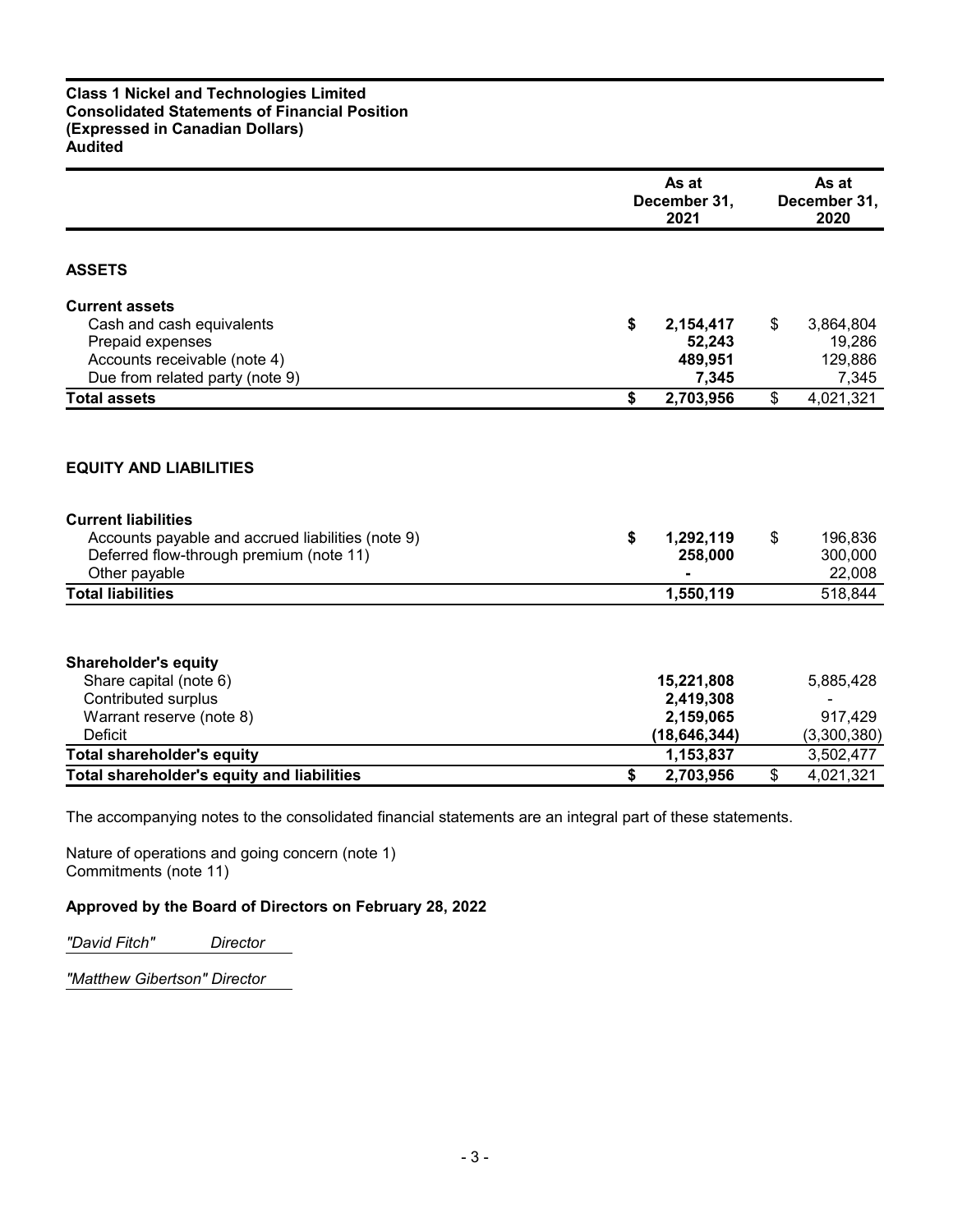## **Class 1 Nickel and Technologies Limited Consolidated Statements of Loss and Comprehensive Loss (Expressed in Canadian Dollars) Audited**

|                                                                | <b>Year Ended</b><br>2021 | <b>Year Ended</b><br>December 31, December 31,<br>2020 |  |  |
|----------------------------------------------------------------|---------------------------|--------------------------------------------------------|--|--|
|                                                                |                           |                                                        |  |  |
| <b>Operating expenses</b>                                      |                           |                                                        |  |  |
| Exploration and evaluation (note 5)                            | \$12,000,090              | \$<br>702,751                                          |  |  |
| General and administrative                                     | 142,654                   | 107,092                                                |  |  |
| Investor relations                                             | 31,242                    | 171,169                                                |  |  |
| Professional fees (note 9)                                     | 820,178                   | 557,400                                                |  |  |
| Regulatory                                                     | 70,037                    | 97,869                                                 |  |  |
| Stock-based compensation (note 7)                              | 2,311,429                 |                                                        |  |  |
| Travel                                                         | 16,267                    | 107,414                                                |  |  |
| Loss before the following items                                | 15,391,897                | 1,743,695                                              |  |  |
| Gain on settlement of debt                                     |                           | (426)                                                  |  |  |
| Equipment rental income                                        | (3,500)                   |                                                        |  |  |
| Interest income                                                | (433)                     | (65)                                                   |  |  |
| Amortization of flow-through premium (note 11)                 | (42,000)                  |                                                        |  |  |
| Royalty payments                                               |                           | (8,952)                                                |  |  |
| Net loss and comprehensive loss for the year                   | \$(15, 345, 964)          | (1,734,252)<br>\$                                      |  |  |
|                                                                |                           |                                                        |  |  |
| Net loss and comprehensive loss per share<br>basic and diluted | \$<br>(0.14)              | \$<br>(0.02)                                           |  |  |
| Weighted average number of common shares                       |                           |                                                        |  |  |
| outstanding basic and diluted                                  | 112,046,033               | 97,266,558                                             |  |  |

The accompanying notes to the consolidated financial statements are an integral part of these statements.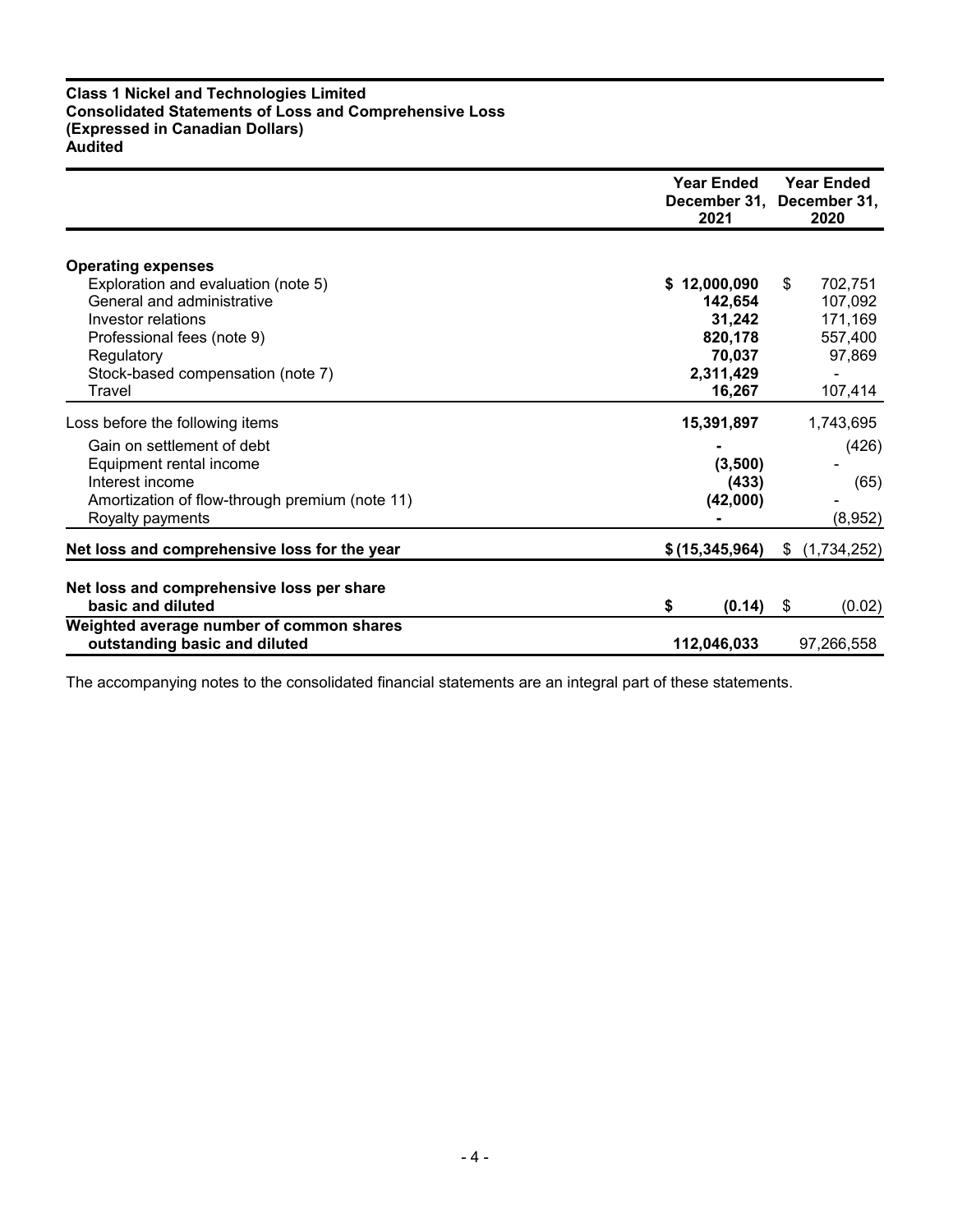## **Class 1 Nickel and Technologies Limited Consolidated Statements of Cash Flows (Expressed in Canadian Dollars) Audited**

|                                                               | <b>Year Ended</b><br>2021 | <b>Year Ended</b><br>December 31, December 31,<br>2020 |
|---------------------------------------------------------------|---------------------------|--------------------------------------------------------|
| <b>Operating activities</b>                                   |                           |                                                        |
| Net loss for the year                                         | \$ (15,345,964)           | \$ (1,734,252)                                         |
| Adjustments for:                                              |                           |                                                        |
| Shares issued in debt settlement                              |                           | (426)                                                  |
| Shares issued for exploration expenditure and option payments | 5,643,500                 | 160,000                                                |
| Amortization of flow-through premium                          | (42,000)                  |                                                        |
| Stock-share based compensation                                | 2,311,429                 |                                                        |
| Changes in non-cash working capital items:                    |                           |                                                        |
| Accounts receivable                                           | (360, 065)                | (127, 126)                                             |
| Other payable                                                 | (22,008)                  |                                                        |
| Prepaid expenses                                              | (32, 957)                 | (11, 386)                                              |
| Accounts payable and accrued liabilities                      | 1,095,283                 | 155,074                                                |
| Due from related parties                                      |                           | 7,303                                                  |
| Net cash used in operating activities                         | (6, 752, 782)             | (1,550,813)                                            |
|                                                               |                           |                                                        |
| <b>Financing activities</b>                                   |                           |                                                        |
| Proceeds from issuance of shares, net of issuance cost        | 5,042,395                 | 5,541,412                                              |
| Deferred flow-through premium                                 |                           | (300,000)                                              |
| Net cash provided by financing activities                     | 5,042,395                 | 5,241,412                                              |
| Net change in cash and cash equivalents                       | (1,710,387)               | 3,690,599                                              |
| Cash and cash equivalents, beginning of year                  | 3,864,804                 | 174,205                                                |
| Cash and cash equivalents, end of year                        | 2,154,417<br>\$           | \$3,864,804                                            |
|                                                               |                           |                                                        |
| <b>Supplemental information</b>                               |                           |                                                        |
| Shares issued for exploration option payment                  | \$                        | \$<br>160,000                                          |
| Shares issued for debt settlement                             |                           | 6,204                                                  |

The accompanying notes to the consolidated financial statements are an integral part of these statements.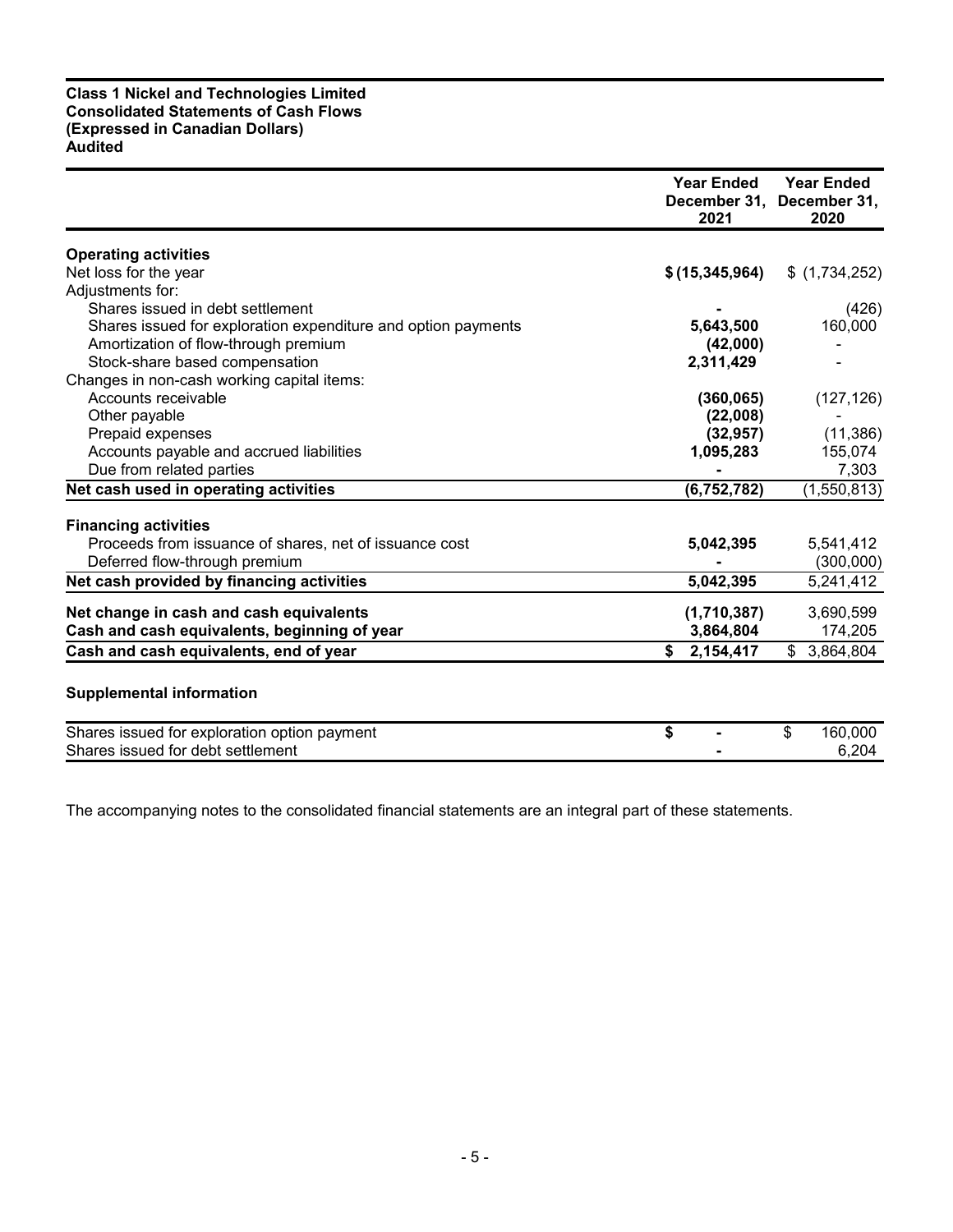## **Class 1 Nickel and Technologies Limited Consolidated Statements of Changes in Equity (Expressed in Canadian Dollars) Audited**

|                                                           | <b>Common</b><br>Shares (#) | <b>Share</b><br>capital (\$) | <b>Contributed</b><br>surplus |   | <b>Warrants</b> |    | <b>Deficit</b>        | Total        |
|-----------------------------------------------------------|-----------------------------|------------------------------|-------------------------------|---|-----------------|----|-----------------------|--------------|
| Balance, December 31, 2019                                | 90,029,209                  | 1,695,586 \$                 |                               |   |                 | S. | $(1,566,128)$ \$      | 129,458      |
| Shares issued in private placement                        | 14,948,688                  | 4,702,065                    |                               |   | 839,347         |    |                       | 5,541,412    |
| Shares issued for settlement of debt                      | 8,863                       | 6,204                        |                               |   |                 |    |                       | 6,204        |
| Deferred flow-through premium                             |                             | (300,000)                    |                               |   |                 |    |                       | (300,000)    |
| Shares issue cost                                         |                             | (378, 427)                   |                               |   |                 |    |                       | (378,427)    |
| Shares issued for exploration expenditure option payments | 234,935                     | 160,000                      |                               |   |                 |    |                       | 160,000      |
| Broker warrants issued                                    |                             |                              |                               |   | 78,082          |    |                       | 78,082       |
| Net loss for the year                                     |                             |                              |                               |   |                 |    | (1,734,252)           | (1,734,252)  |
| Balance, December 31, 2020                                | 105,221,695                 | 5,885,428                    |                               |   | 917,429         |    | $(3,300,380)$ \$      | 3,502,477    |
|                                                           |                             |                              |                               |   |                 |    |                       |              |
| Balance, December 31, 2020                                | 105,221,695                 | 5,885,428 \$                 |                               |   | 917,429         |    | $(3,300,380)$ \$      | 3,502,477    |
| Shares issued in private placement                        | 13,433,334                  | 4,239,864                    |                               |   | 1,241,636       |    |                       | 5,481,500    |
| Shares issue cost                                         |                             | (546,984)                    | 107,879                       |   |                 |    |                       | (439,105)    |
| Shares issued for exploration expenditure option payments | 10,050,000                  | 5,643,500                    |                               |   |                 |    |                       | 5,643,500    |
| Stock-based compensation                                  |                             |                              | 2,311,429                     |   |                 |    |                       | 2,311,429    |
| Net loss for the year                                     |                             |                              |                               |   |                 |    | (15,345,964)          | (15,345,964) |
| Balance, December 31, 2021                                | 128,705,029                 | \$15,221,808                 | 2,419,308                     | ъ | 2,159,065       |    | $$ (18, 646, 344)$ \$ | 1,153,837    |

The accompanying notes to the consolidated financial statements are an integral part of these statements.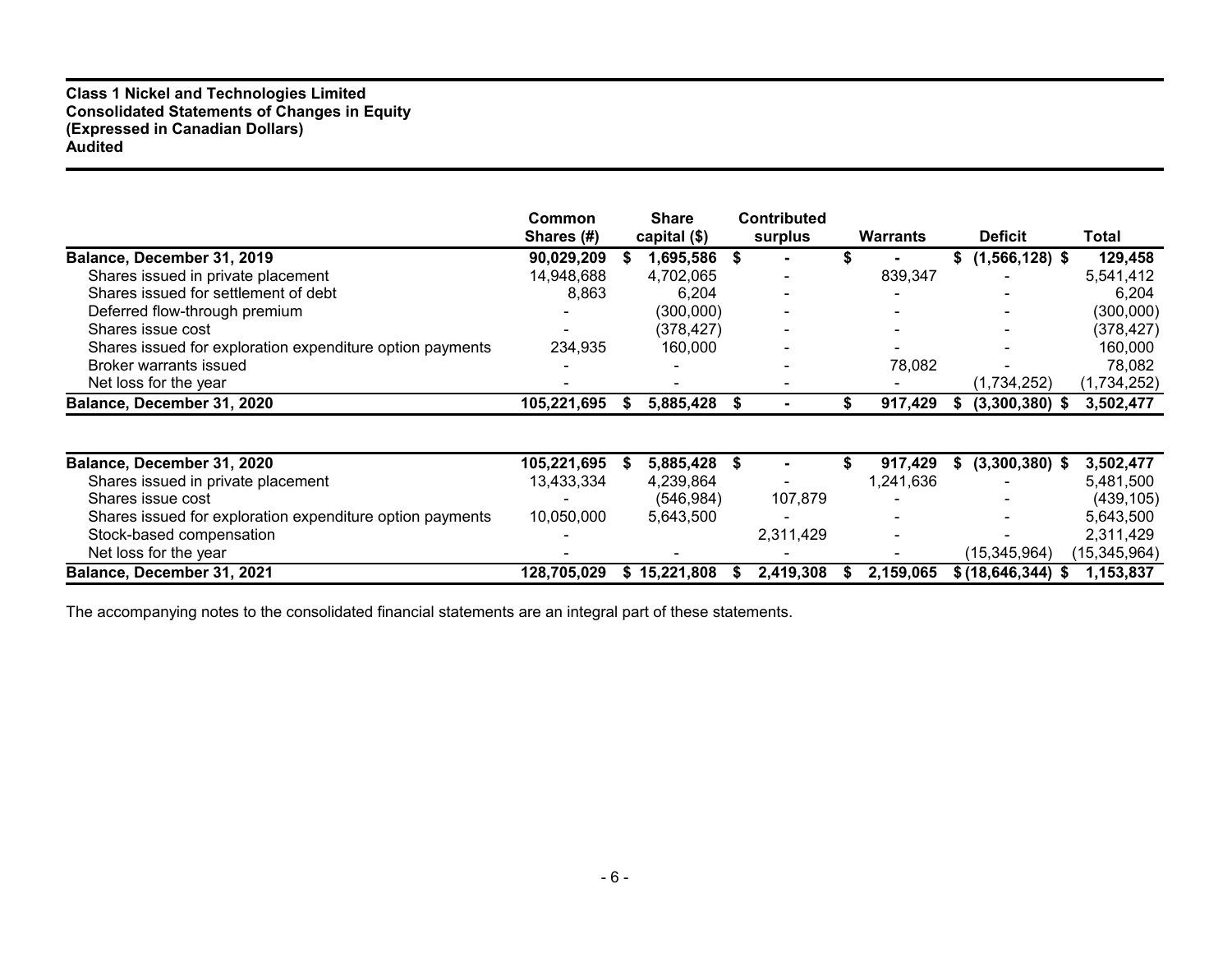# **1. Nature of operations and going concern**

## *Nature of business*

Class 1 Nickel and Technologies Limited ("Class 1" or the "Company") was incorporated on December 12, 1989 as "871900 Ontario Limited" under the laws of the Province of Ontario. The principal business of the Company is mining exploration and development of minerals and base metals in Canada. The corporate head office of the Company is located at 82 Richmond Street East, Toronto, Ontario M5C 1P1. On August 20, 2020, the Company commenced trading on the Canadian Securities Exchange under the stock symbol "NICO".

# *Going concern uncertainty*

At each reporting year, management assesses the basis of preparation of the financial statements. These consolidated financial statements have been prepared on a going concern basis in accordance with International Financial Reporting Standards ("IFRS"). The going concern basis of presentation assumes that the Company will continue its operations for the foreseeable future and be able to realize its assets and discharge its liabilities and commitments in the normal course of business. These consolidated financial statements do not include any adjustments to amounts and classifications of assets and liabilities that would be necessary should the Company be unable to continue as a going concern. Such adjustments could be material.

For the year ended December 31, 2021, the Company incurred a net loss of \$15,345,964 (year ended December 31, 2020 - \$1,734,252) and had negative operating cash flows of \$6,752,782 (December 31, 2020 - \$1,550,813). The Company has an accumulated deficit of \$18,646,344 since inception (December 31, 2020 - \$3,300,380) and does not have sufficient cash as at December 31, 2021 to meet its expected ongoing obligations over the next twelve months after deducting the \$7,366,500 committed to be spent on capital exploration expenditures ("CEE") under terms of the flow through financings. As at December 31, 2021, the Company has spent on CEE \$5,292,582 (see note 11). These factors raise significant doubt about the Company's ability to continue as a going concern.

The Company's ability to continue its operations and to realize assets at their carrying values is dependent upon its ability to generate cash flows from operations and to complete negotiations to obtain and successfully close additional funding from debt financing, equity financings or through other arrangements. These conditions indicate the existence of a material uncertainty that may cast significant doubt regarding the Company's ability to continue as a going concern. These consolidated financial statements do not reflect the adjustments to the carrying values of assets and liabilities and the reported expenses and balance sheet classifications that would be necessary were the going concern assumption deemed to be inappropriate. These adjustments could be material.

The outbreak of the novel strain of coronavirus, specifically identified as "COVID-19", has resulted in governments worldwide enacting emergency measures to combat the spread of the virus. These measures, which include the implementation of travel bans, self-imposed quarantine periods and social distancing, have caused material disruption to businesses globally resulting in an economic slowdown. Global equity markets have experienced significant volatility. Governments and central banks have reacted with significant monetary and fiscal interventions designed to stabilize economic conditions. The duration and impact of the COVID-19 outbreak is unknown at this time, as is the efficacy of the government and central bank interventions. It is not possible to reliably estimate the length and severity of these developments and the impact on the financial results and condition of the Company in future periods. The Company is monitoring the business environment as a result to ensure minimal disruption to business operations. The Company continues to be in operations as of the current date.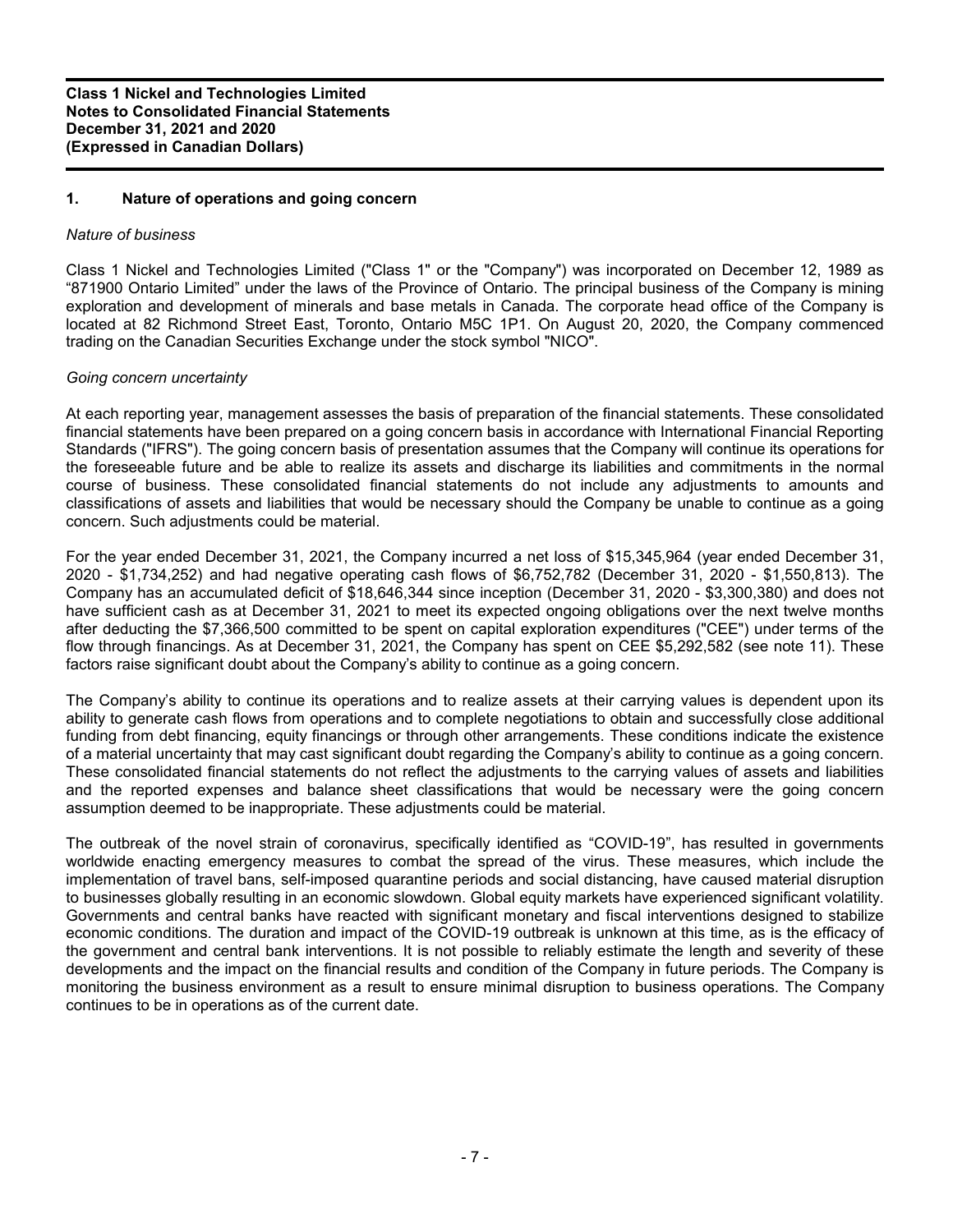## **2. Significant accounting policies**

## *Statement of compliance*

The Company applies International Financial Reporting Standards ("IFRS") as issued by the International Accounting Standards Board ("IASB") and interpretations issued by the International Financial Reporting Interpretations Committee("IFRIC").

The policies applied in these consolidated financial statements are based on IFRS issued and outstanding as of February 28, 2022. The same accounting policies and methods of computation are followed in these consolidated financial statements as compared with the most recent annual financial statements as at and for the year ended December 31, 2020. Any subsequent changes to IFRS that are given effect in the Company's annual financial statements for the year ending December 31, 2022 could result in restatement of these consolidated financial statements.

These consolidated financial statements were authorized for issuance by the Board of Directors of the Company on February 28, 2022.

## Basis of presentation

These consolidated financial statements have been prepared on a historical cost basis, with the exception of financial instruments classified at fair value through profit or loss ("FVTPL") as explained in the notes below. In addition, these consolidated financial statements have been prepared using the accrual basis of accounting except for cash flow information.

## *Basis of consolidation*

These consolidated financial statements include the accounts of the Company and its wholly-owned subsidiaries, Legendary Ore Mining Corporation and 2814250 Ontario Inc. All significant inter-company transactions have been eliminated upon consolidation.

## *Functional and presentation currency*

These consolidated financial statements are presented in Canadian dollars, which is also the functional currency of the Company. All financial information is expressed in Canadian dollars unless otherwise stated and has been rounded to the nearest dollar.

## *Critical accounting judgments, estimates and assumption*

The preparation of the consolidated financial statements in conformity with IFRS requires management to make judgments, estimates and assumptions that affect the reported amounts of assets, liabilities and contingent liabilities at the date of the financial statements and reported amounts of revenues and expenses during the reporting year. Estimates and assumptions are continuously evaluated and are based on management's experience and other factors, including expectations of future events that are believed to be reasonable under the circumstances. However, actual outcomes can differ from these estimates.

Information about critical judgments in applying accounting policies that have the most significant risk of causing material adjustment to the carrying amounts of assets and liabilities recognized in the financial statement are discussed below: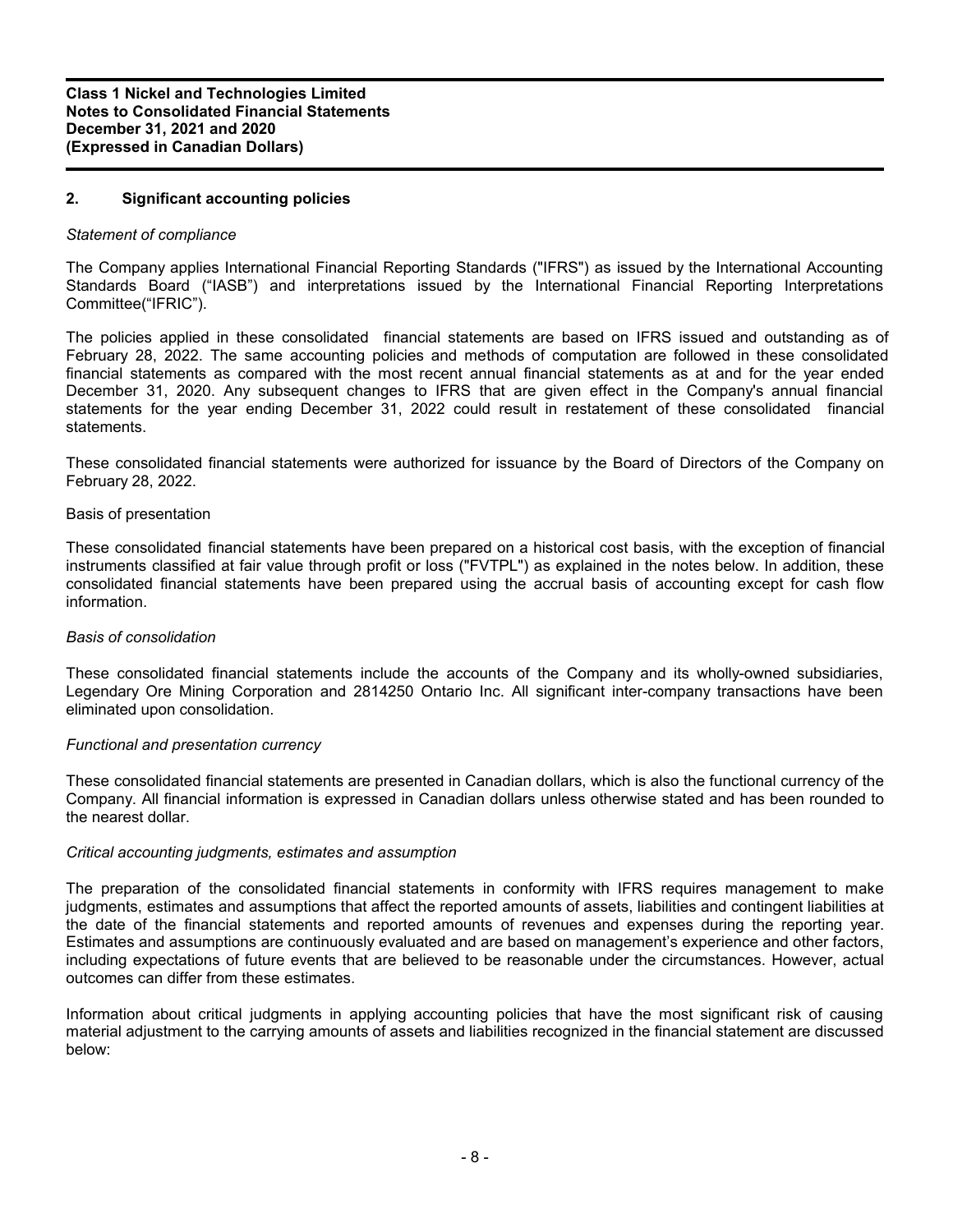#### Title to mineral property interests

Although the Company has taken steps to verify title to mineral properties in which it has an interest, these procedures do not guarantee the Company title. Such properties may be subject to prior agreement or transfers and titles may be affected by undetected defects.

#### Non-current asset impairment

The application of the Company's accounting policy for impairment on exploration and evaluation ("E&E") assets requires judgemental in determining if the facts and circumstances suggest that the carrying amount exceeds the recoverable amount.

#### Exploration and evaluation expenditures

The point when an exploration property moves from exploration to development is subject to management's judgemental.

#### Going concern

The assessment of the Company's ability to continue as a going concern involves judgemental regarding future funding available for its exploration projects and working capital requirements.

## *Use of estimates*

The estimates and associated assumptions are based on historical experience and various factors that are believed to be reasonable under the circumstances, the results of which form the basis of making the judgments about carrying values of assets and liabilities that are not readily apparent from other sources. Management believes the estimates are reasonable; however, actual results could differ from those estimates and could impact future results of operations and cash flows.

## *Exploration and evaluation properties*

The Company expenses exploration costs as incurred, other than those acquired through a business combination. Exploration and evaluation expenditures include acquisition costs of mineral exploration properties, property option payments and evaluation activity.

Exploration and evaluation properties acquired through a business combination are capitalized on the statements of financial position.

Once a project has been established as commercially viable and technically feasible, related development expenditures are capitalized. This includes costs incurred in preparing the site for mining operations. Capitalization ceases when the mine is capable of commercial production, with the exception of development costs that give rise to a future benefit.

Property option payments received are recognized in the statement of loss and comprehensive loss in the year they are received by the Company except for property option payments on properties obtained through a business combination which are recorded against the capitalized value on the statements of financial position.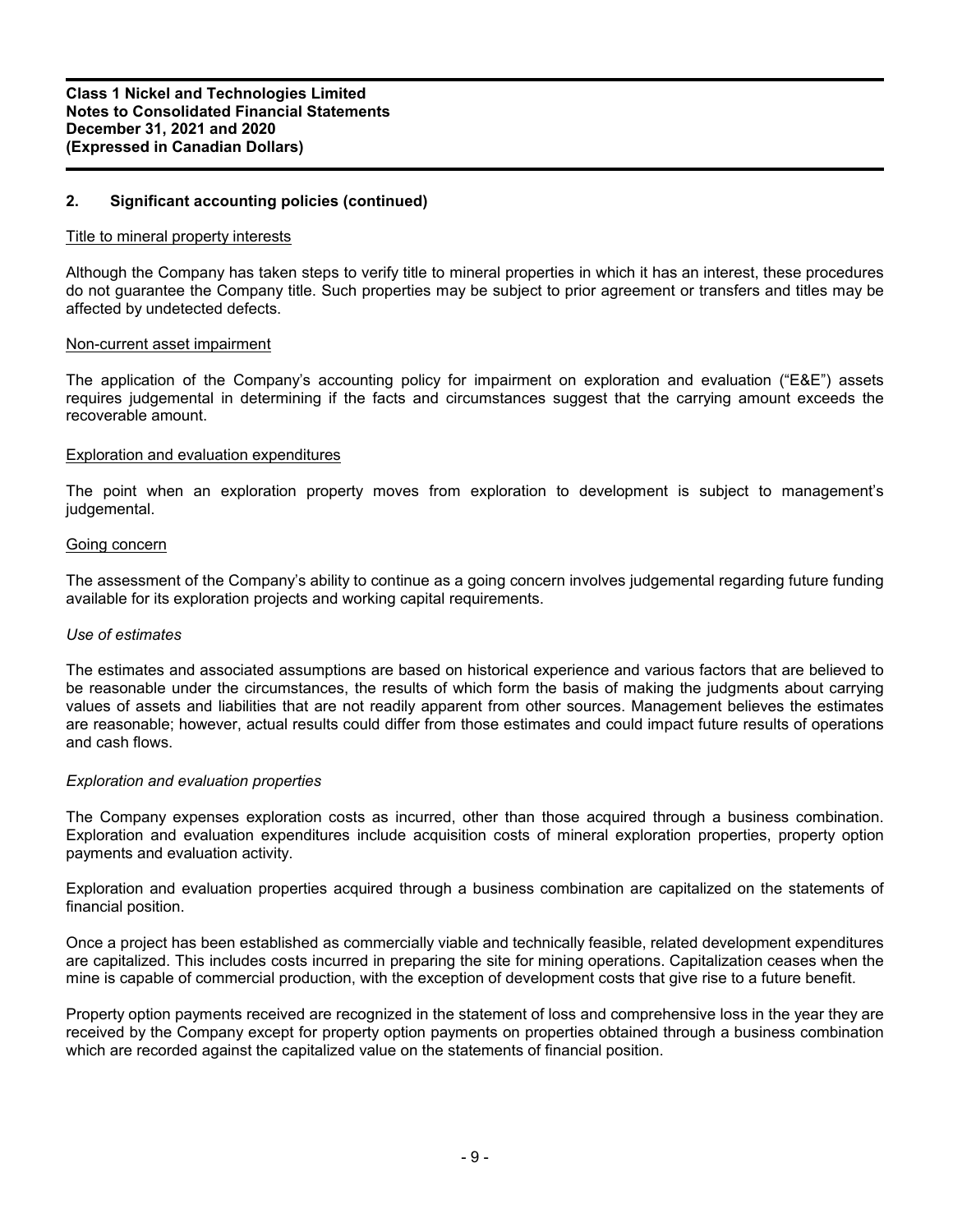## *Provisions and contingencies*

The Company recognizes liabilities for statutory, contractual, constructive or legal obligations associated with the retirement of long term assets, when those obligations result from the acquisition, construction, development or normal operation of the assets. The net present value of future restoration cost estimates arising from the decommissioning of plant and other site preparation work is capitalized to exploration and evaluation assets along with a corresponding increase in the restoration provision in the year incurred. Discount rates using a pretax risk free rate that reflect the time value of money are used to calculate the net present value. The restoration asset will be depreciated on the same basis as other exploration and evaluation assets.

# *Restoration, rehabilitation and environmental obligations*

A legal or constructive obligation to incur restoration, rehabilitation and environmental costs may arise when environmental disturbance is caused by the exploration, development or ongoing production of a mineral property interest. Such costs arising from the decommissioning of plant and other site preparation work, discounted to their net present value, are provided for and capitalized at the start of each project to the carrying amount of the asset or expensed if they relate to exploration and evaluation activities, as soon as the obligation to incur such costs arises. Discount rates using a pretax rate that reflects the time value of money are used to calculate the net present value. These costs are charged against profit or loss over the economic life of the related asset, through amortization using either a unit-of-production or the straight-line method as appropriate. The related liability is adjusted for each year for the unwinding of the discount rate and for changes to the current market-based discount rate, amount or timing of the underlying cash flows needed to settle the obligation. Costs for restoration of subsequent site damage that is created on an ongoing basis during production are provided for at their net present values and charged against profits as extraction progresses. The Company has no material restoration, rehabilitation and environmental costs as the disturbance to date is minimal.

## *Income Taxes*

Income tax on the profit or loss for the years presented comprises current and deferred tax. Income tax is recognized in profit or loss except to the extent that it relates to items recognized directly in equity, in which case it is recognized in equity.

Current tax expense is the expected tax payable on the taxable income for the year, using tax rates enacted or substantively enacted at year end, adjusted for amendments to tax payable with regards to previous years.

Deferred tax is recorded using the statement of financial position liability method, providing for temporary differences between the carrying amounts of assets and liabilities for financial reporting purposes and the amounts used for taxation purposes. The following temporary differences are not provided for: the initial recognition of assets or liabilities that affect neither accounting nor taxable loss; any differences relating to investments in subsidiaries to the extent that they will probably not reverse in the foreseeable future.

The amount of deferred tax provided is based on the expected manner of realization or settlement of the carrying amount of assets and liabilities, using tax rates enacted or substantively enacted at the statement of financial position date.

Deferred tax assets and liabilities are offset when there is a legally enforceable right to set off current tax assets against current tax liabilities and when they relate to income taxes levied by the same taxation authority and the Company intends to settle its current tax assets and liabilities on a net basis.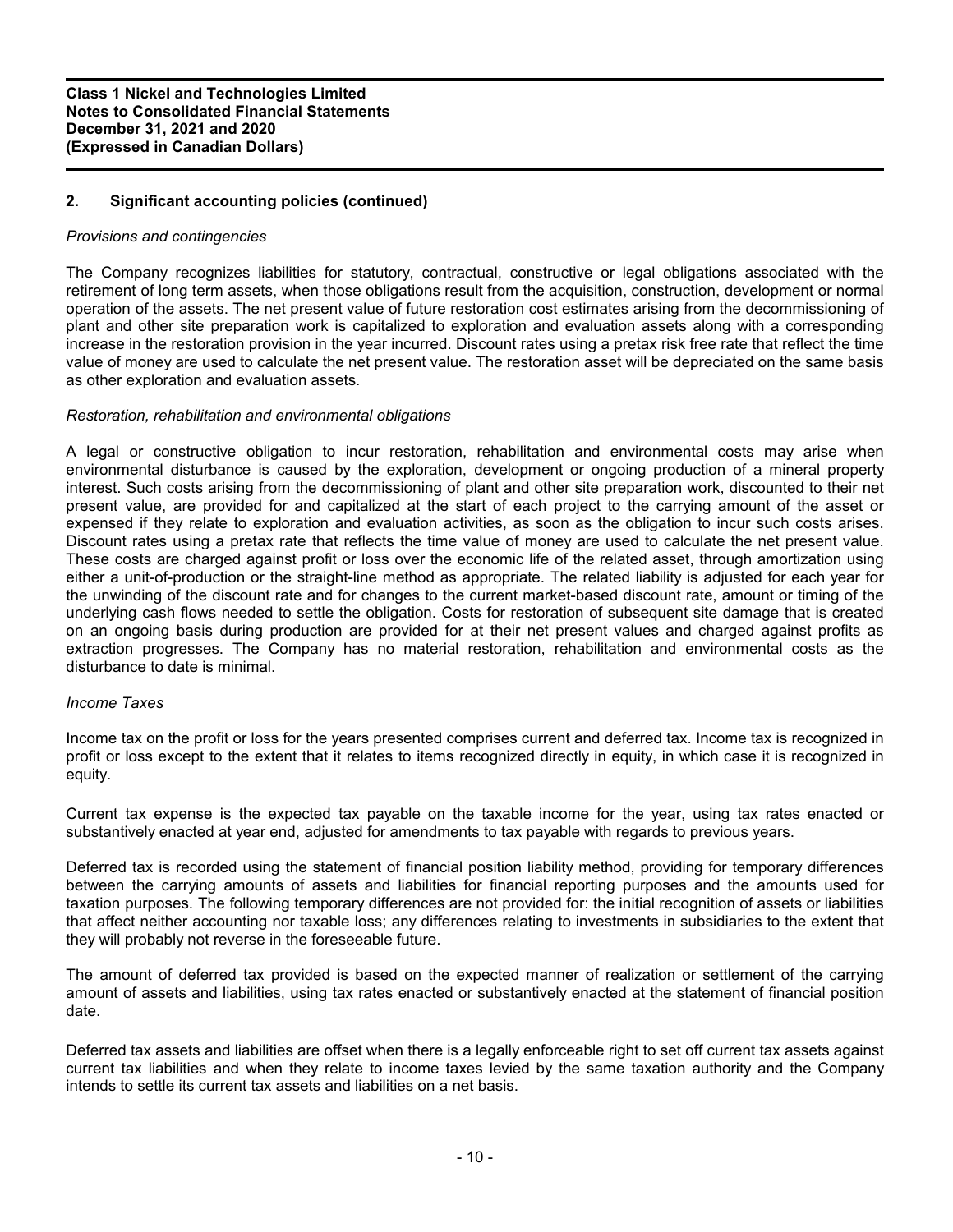#### *Income Taxes (continued)*

A deferred tax asset is recognized to the extent that it is probable that future taxable profits will be available against which the temporary difference can be utilized. Deferred tax assets are reviewed at each reporting date and are reduced to the extent that it is no longer probable that the related tax benefit will be realized.

#### *Financial instruments*

Effective January 1, 2018, the Company adopted IFRS 9 - Financial Instruments ("IFRS 9"). In July 2014, the IASB issued the final publication of the IFRS 9 standard, which supersedes lAS 39 - Financial Instruments: recognition and measurement ("lAS 39"). IFRS 9 includes revised guidance on the classification and measurement of financial instruments, new guidance for measuring impairment on financial assets, and new hedge accounting guidance. The Company has adopted IFRS 9 on a retrospective basis without restating comparatives, however, this adoption had no impact to the Company's financial statements.

Under IFRS 9, financial assets are classified and measured based on the business model in which they are held and the characteristics of their contractual cash flows. IFRS 9 contains the primary measurement categories for financial assets: measured at amortized cost, fair value through other comprehensive income ("FVTOCI") and fair value through profit and loss ("FVTPL").

#### Financial assets

Financial assets are classified as either financial assets at FVTPL, amortized cost, or FVTOCI. The Company determines the classification of its financial assets at initial recognition.

i. Financial assets recorded at FVTPL

Financial assets are classified as FVTPL if they do not meet the criteria of amortized cost or FVTOCI. Gains or losses on these items are recognized in profit or loss.

#### ii. Amortized cost

Financial assets are classified as measured at amortized cost if both of the following criteria are met and the financial assets are not designated as at FVTPL: 1) the object of the Company's business model for these financial assets is to collect their contractual cash flows; and 2) the asset's contractual cash flows represent "solely payments of principal and interest". The Company's cash, amounts receivable, and advances are classified as financial assets measured at amortized cost.

#### Financial liabilities

Financial liabilities are classified as either financial liabilities at amortized cost. The Company determines the classification of its financial liabilities at initial recognition.

#### i. Amortized cost

Financial liabilities are classified as measured at amortized cost unless they fall into one of the following categories: financial liabilities at FVTPL, financial liabilities that arise when a transfer of a financial asset does not qualify for derecognition, financial guarantee contracts, commitments to provide a loan at a below-market interest rate, or contingent consideration recognized by an acquirer in a business combination.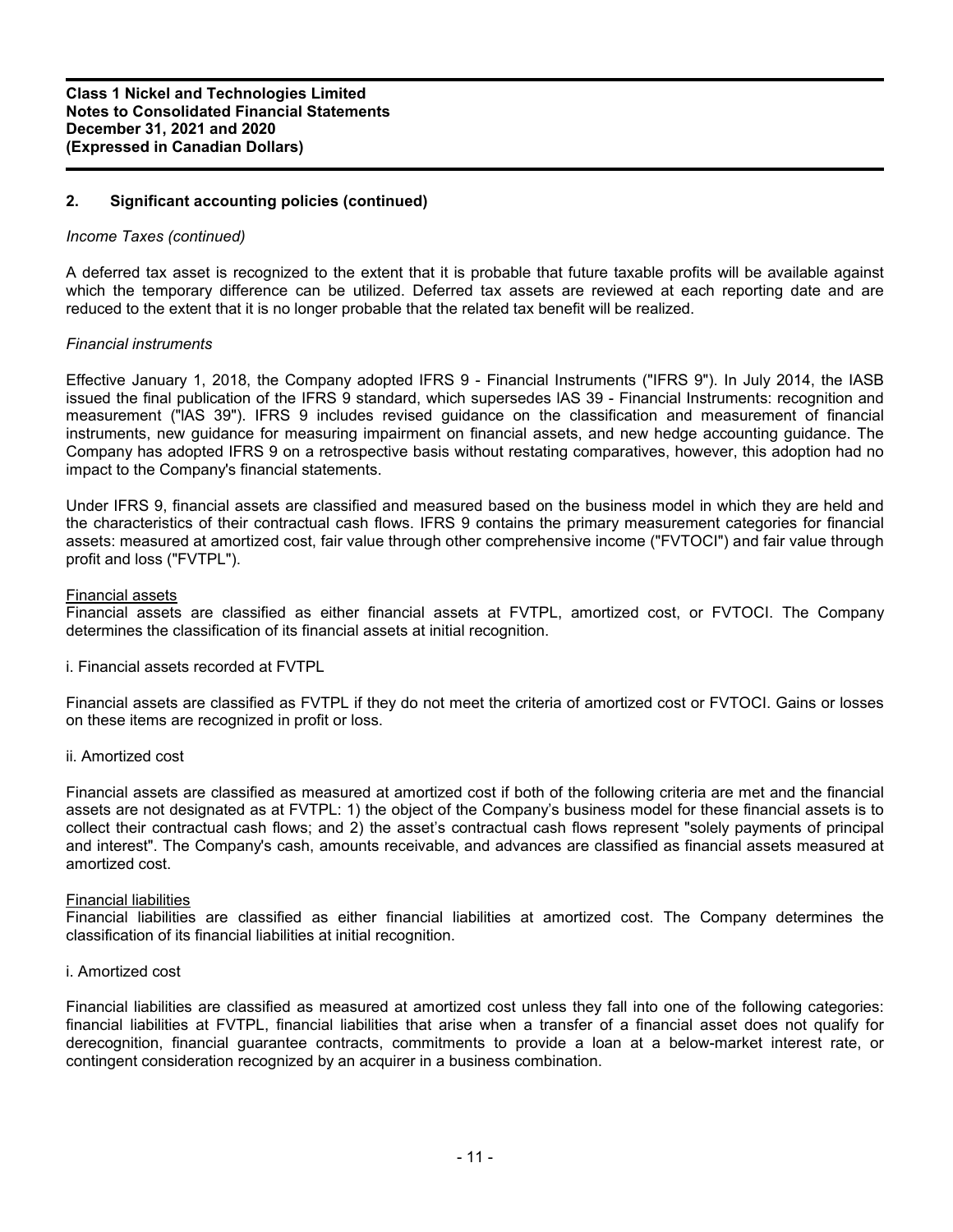The Company's accounts payable and accrued liabilities do not fall into any of the exemptions and are therefore classified as measured at amortized cost.

## ii. Financial liabilities recorded FVTPL

Financial liabilities are classified as FVTPL if they fall into one of the five exemptions detailed above.

#### Transaction costs

Transaction costs associated with financial instruments, carried at FVTPL, are expensed as incurred, while transaction costs associated with all other financial instruments are included in the initial carrying amount of the asset or the liability.

#### Subsequent measurement

Instruments classified as FVTPL are measured at fair value with unrealized gains and losses recognized in profit or loss. Instruments classified as amortized cost are measured at amortized cost using the effective interest rate method. Instruments classified as FVTOCI are measured at fair value with unrealized gains and losses recognized in other comprehensive income.

#### **Derecognition**

The Company derecognizes financial liabilities only when its obligations under the financial liabilities are discharged, cancelled, or expired. The difference between the carrying amount of the financial liability derecognized and the consideration paid and payable, including any non-cash assets transferred or liabilities assumed, is recognized in profit or loss.

## Expected credit loss impairment model

IFRS 9 introduced a single expected credit loss impairment model, which is based on changes in credit quality since initial application. The adoption of the expected credit loss impairment model had no impact on the Company's financial statements.

The Company assumes that the credit risk on a financial asset has increased significantly if it is more than 30 days past due. The Company considers a financial asset to be in default when the borrower is unlikely to pay its credit obligations to the Company in full or when the financial asset is more than 90 days past due.

The carrying amount of a financial asset is written off (either partially or in full) to the extent that there is no realistic prospect of recovery. This is generally the case when the Company determines that the debtor does not have assets or sources of income that could generate sufficient cash flows to repay the amounts subject to the write-off.

Financial instruments recorded at fair value on the statements of financial position are classified using a fair value hierarchy that reflects the significance of the inputs used in making the measurements. The fair value hierarchy has the following levels:

- Level 1 quoted prices (unadjusted) in active markets for identical assets or liabilities;
- Level 2 inputs other than quoted prices included in Level 1 that are observable for the asset or liability, either directly (i.e. prices) or indirectly (i.e. derived from prices); and
- Level 3 inputs for the assets or liability that are not based on observable market data (unobservable inputs).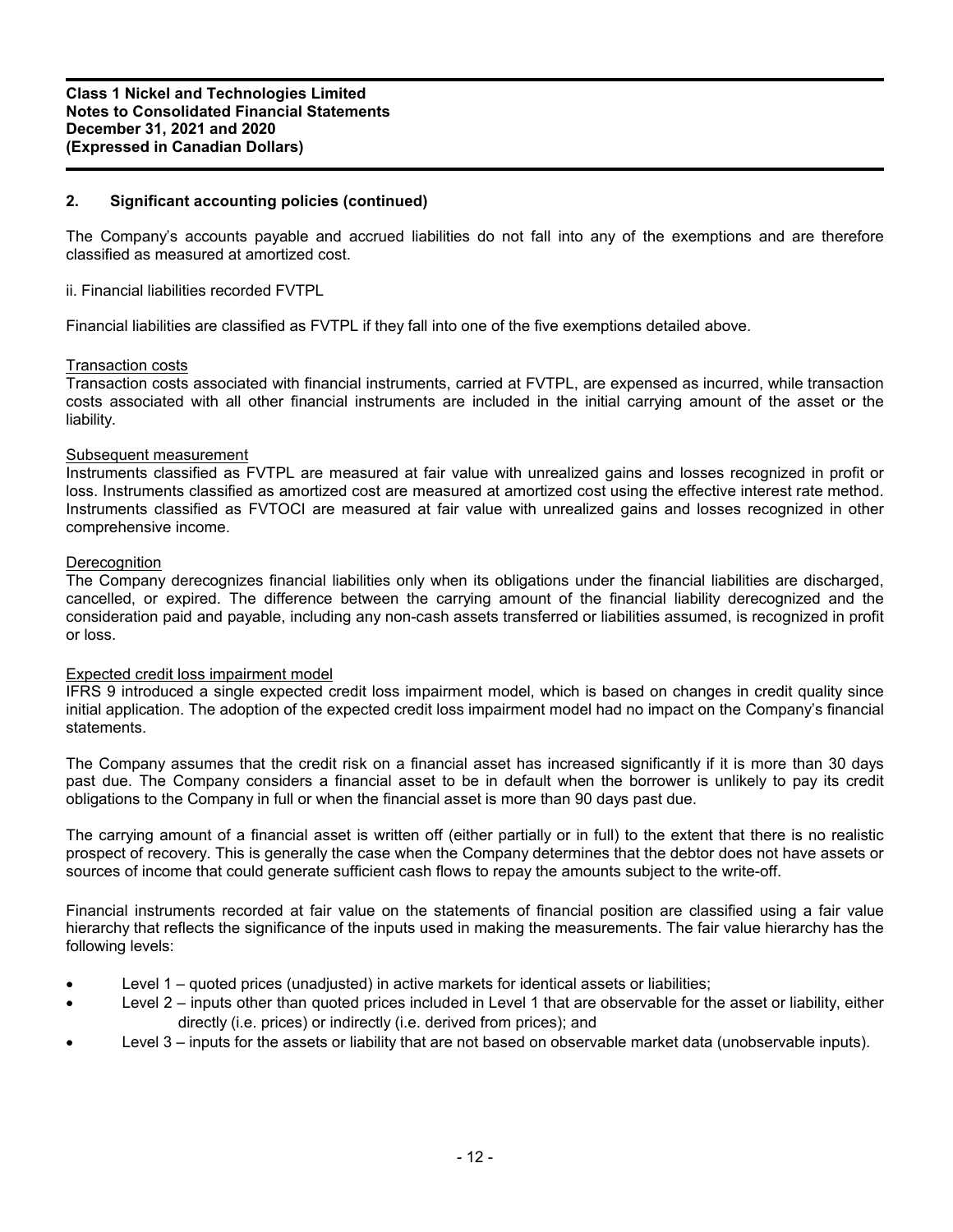# *Related party transactions*

Parties are considered to be related if one party has the ability to directly or indirectly control the other party or exercise significant influence over the other party in making financial and operating decisions. Parties are also considered to be related if they are subject to common control or common significant influence. Related parties may be individuals or corporate entities. A transaction is considered to be a related party transaction when there is a transfer of resources or obligations between related parties. Related party transactions that are in the normal course of business and have commercial substance are measured at the exchange amount.

# *New standards not yet adopted*

# *Classification of Liabilities as Current or Non-Current (Amendments to IAS 1)*

The IASB has published Classification of Liabilities as Current or Non-Current (Amendments to IAS 1) which clarifies the guidance on whether a liability should be classified as either current or non-current. The amendments:

- clarify that the classification of liabilities as current or non-current should only be based on rights that are in place "at the end of the reporting period"
- clarify that classification is unaffected by expectations about whether an entity will exercise its right to defer settlement of a liability
- make clear that settlement includes transfers to the counterparty of cash, equity instruments, other assets or services that result in extinguishments of the liability.

This amendment is effective for annual periods beginning on or after January 1, 2022. There is currently a proposal in place to extend effective date for annual periods beginning on or after January 1, 2023. Earlier application is permitted. The extent of the impact of adoption of this amendment has not yet been determined.

# **3. Financial instruments**

The Company's risk exposure and the impact on the Company's financial instruments are described below.

## **Fair value**

Financial instruments recognized at fair value in the statements of financial position have been prioritised into three levels as per the fair value hierarchy. Level one includes quoted prices (unadjusted) in active markets for identical assets or liabilities. Level two includes inputs that are observable other than quoted prices included in level one. Level three includes inputs that are not based on observable market data. All financial instruments measured at fair value, at December 31, 2021, are as described in note 3.

## **Liquidity risk**

Liquidity risk is the risk that the Company will encounter difficulty in meeting its financial obligations as they become due. The Company manages its liquidity risk by forecasting cash flows required by operations and anticipated investing and financing activities. The Company's liquidity and operating results may be adversely affected if the Company's access to the capital market is hindered, whether as a result of a downturn in stock market conditions generally or as a result of conditions specific to the Company. As at December 31, 2021, the Company has sufficient cash and receivables to settle accounts payable of \$1,292,119 (December 31, 2020 - \$518,844).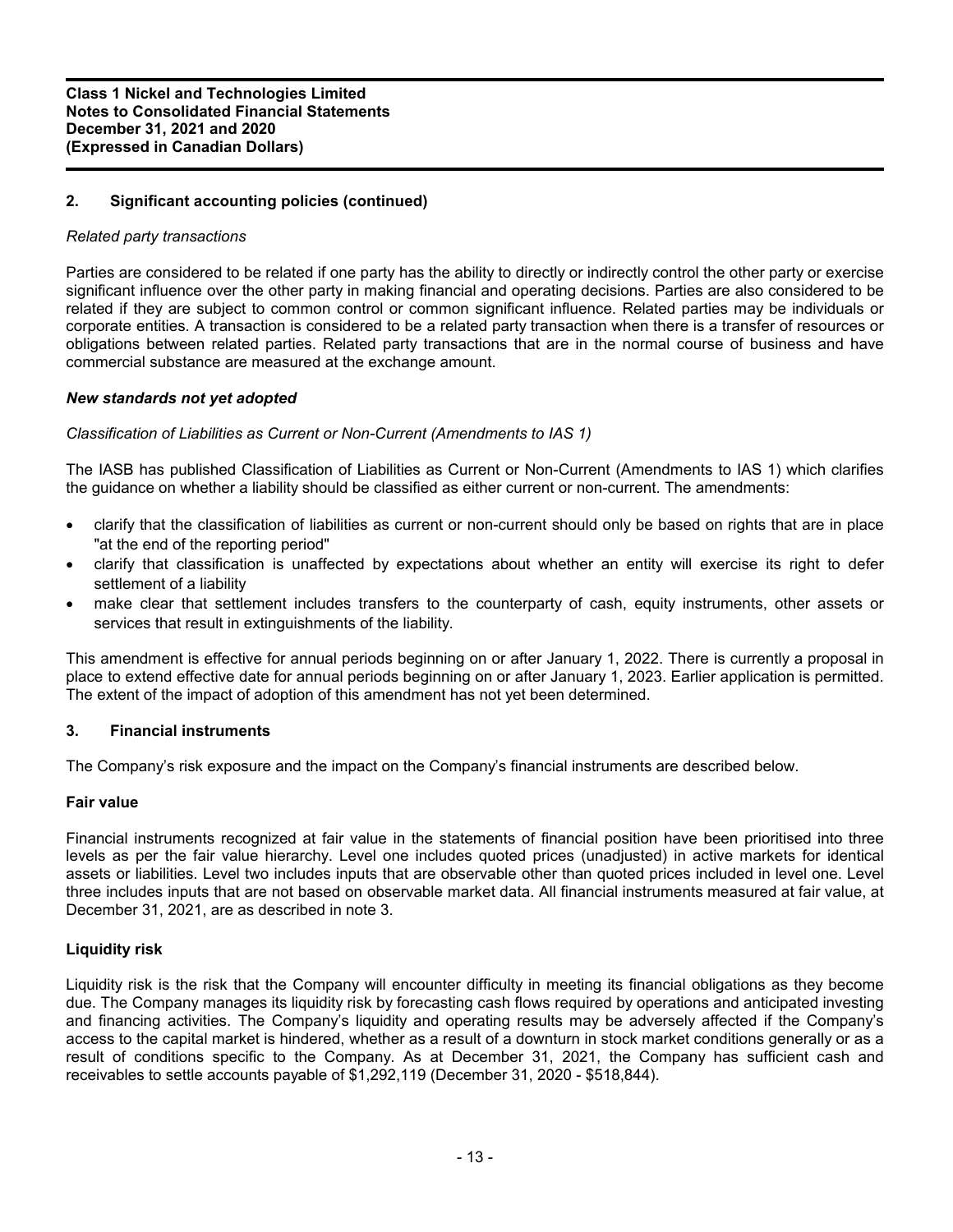# **3 Financial instruments (continued)**

## **Market risk**

Market risk is the risk that the fair value or future cash flows of a financial instrument will fluctuate due to changes in market prices. Market risk comprises three types of risk: interest rate risk, foreign currency risk and price risk.

## *Commodity price risk*

The Company is exposed to price risk with respect to commodity prices. Commodity price risk is defined as the potential adverse impact on earnings and economic value due to commodity price movements and volatilities. The Company closely monitors commodity prices as they relate to the nickel industry to determine the appropriate course of action to be taken by the Company.

## **4. Accounts receivable**

|                                                                   | As at<br>December 31,<br>2021 |                   |  | As at<br>December 31,<br>2020 |  |
|-------------------------------------------------------------------|-------------------------------|-------------------|--|-------------------------------|--|
| Harmonized sales tax recoverable - (Canada)<br>Amounts receivable |                               | 466.082<br>23,869 |  | 129,886<br>$\blacksquare$     |  |
| Total                                                             |                               | 489.951           |  | 129,886                       |  |

# **5. Mining interests**

## **Alexo-Dundonald Project**

The "Alexo-Dundonald Project" is an exploration stage, past-producing nickel-copper-cobalt sulphide project, located approximately 45 kilometers northeast of the city of Timmins, Ontario, Canada. Ontario. The Alexo-Dundonald Project combines the Alexo-Kelex and Dundonald properties and consists of 29 patented claims (19 with both mining and surface rights, nine with mining rights only and one with surface rights only), 40 leased claims (31 with both mining and surface rights and nine with mining rights only), 21 single cell mining claims and five boundary cell mining claims. The Company owns all the outstanding equity of Legendary Ore Mining Corporation, which holds a 100% interest in the mining claims, leases and properties comprising the Alexo-Dundonald Project, subject to certain tenure agreements and any rights or claims asserted in connection with historic royalty agreements granted in respect of the Alexo-Kelex and Dundonald properties.

The Alexo deposit was discovered in 1907, and between the years 1913 to 1919, 51,851 tonnes grading 4.5% nickel and 0.7% copper was extracted and sent to Sudbury, Ontario, for processing. Canadian Arrow Mines Ltd shipped 6,000 tonnes grading 2.46% nickel, 0.31% copper, and 0.07% cobalt as part of a 10,000 tonne bulk sample permit held at the time, and started the reclamation of the project as part of a Closure Plan approved in 2004 and amended in 2011.

Under the purchase agreements for the Alexo-Kelex and Dundonald properties, the Company must incur an aggregate of \$1,500,000 on the Alexo-Dundonald Project by November 9, 2021, of which the Company must incur at least \$750,000 on the Alexo-Kelex property by October 18, 2021, otherwise the properties may be re-acquired by the vendors thereof. On July 12, 2021, the Company has completed the requisite minimum exploration expenditures on the Alexo-Dundonald Project, and now holds 100% interest in each properties, subject to a 2% net smelter return royalty on the Alexo Property and 2.5% net smelter return royalty on the Dundonald Property.

On August 10, 2021, the Company issued 50,000 common shares at \$0.87 price per common share for \$43,500 and granted 50,000 stock options (note 6 (ii)) to Matachewan First Nation ("MFN") as part of the exploration program on the Alexo-Dundonald Project.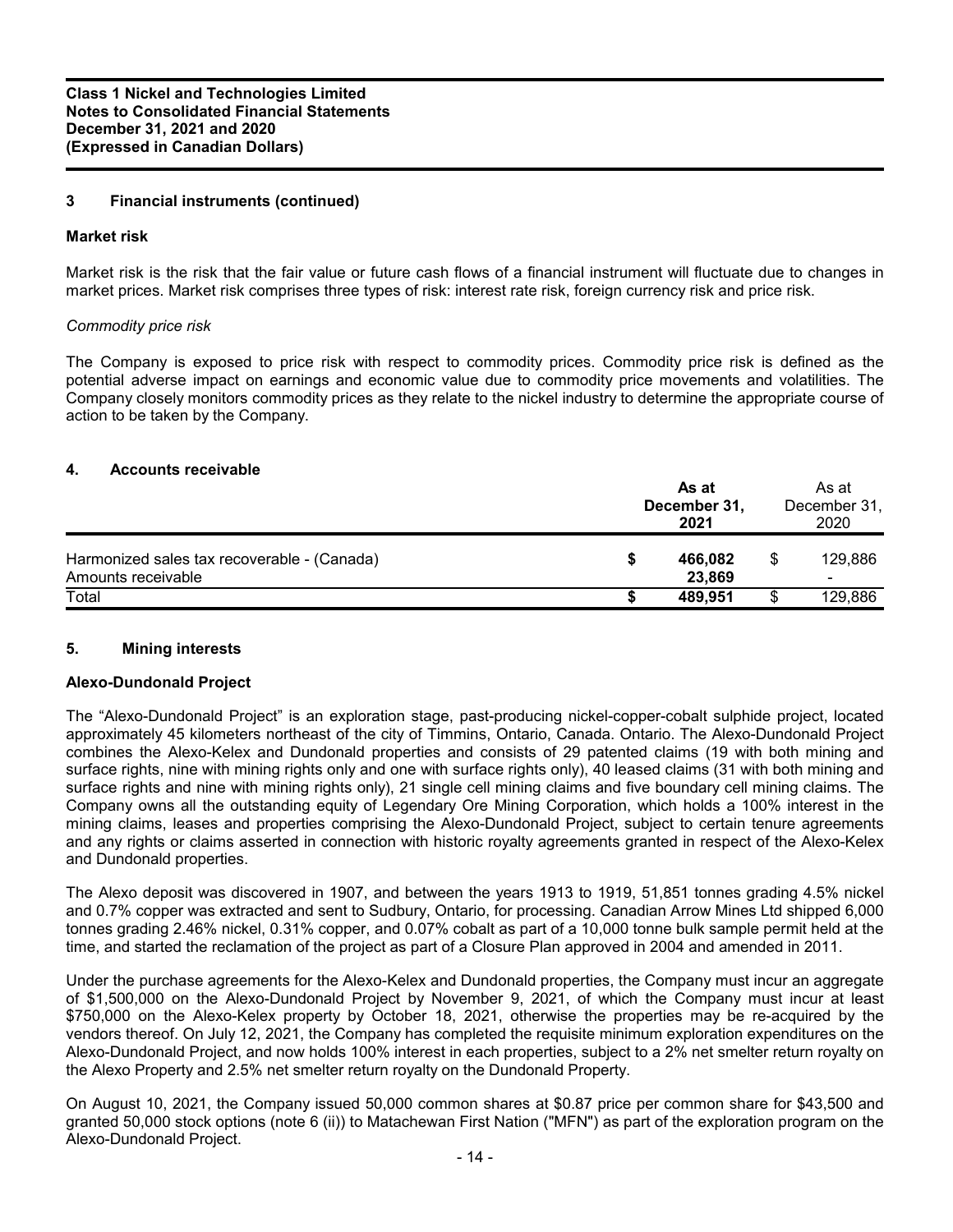# **5. Mining interests (continued)**

On August 22, 2021, the Company acquired 100% of Platinum Group Elements limited ("PGEL") strategic project portfolio of adjacent and adjoining's claims to the Company's Alexo-Dundonald project as well as Somanike project, and a complementary primary PGE project in Sudbury, Ontario, for a total consideration of \$550,000 in cash and issuance of 10 million common shares, subject to a 2% net smelter returns royalty on certain claims known as Timmins, River Valley and Metals Creek claims and a 2% gross metal royalty on certain claims known as the "Bilson Cubric claims".

## *Alexo-Kelex Property*

The Company has spent the following on the Alexo-Kelex Property:

|                            |   | <b>Year Ended</b> | <b>Year Ended</b> |
|----------------------------|---|-------------------|-------------------|
|                            |   | December 31,      | December 31,      |
|                            |   | 2021              | 2020              |
| Administrative costs       | ১ | $30,576$ \$       | 3,185             |
| Acquisition costs          |   | 3,096,750         |                   |
| Exploration and evaluation |   | 2,402,772         | 205,145           |
| Field equipment            |   | 39,278            | 308               |
|                            |   | 5,569,376 \$      | 208,638           |

# *Dundonald Property*

The Company has spent the following on the Dundonald Property:

|                            | <b>Year Ended</b><br>December 31,<br>2021 | <b>Year Ended</b><br>December 31,<br>2020 |
|----------------------------|-------------------------------------------|-------------------------------------------|
| Administrative costs       | $30,576$ \$                               | 3,185                                     |
| Acquisition costs          | 3,096,750                                 | $\overline{\phantom{0}}$                  |
| Exploration and evaluation | 2,402,772                                 | 205,145                                   |
| Field equipment            | 39.278                                    | 308                                       |
|                            | 5,569,376 \$                              | 208,638                                   |

## *Somanike Project*

The Company has an option (the "Somanike Option") to acquire a 100% interest in the rights held by Vanicom Resources Limited, in an option to acquire the Somanike property, an exploration stage nickel-copper mine project, including the past-producing Marbridge Nickel Sulphide Mine located near Val d'Or, Quebec. The Company is concentrated on advancing the Alexo-Dundonald Project for the current time being and will continue to evaluate this option on an on-going basis. Prior to exercising the Somanike Option, the Company must complete 750m of drilling on certain mining claims held by Globex Mining Enterprises Inc. which comprise a portion of the Somanike property.

In August 2020, the Company issued an aggregate of 234,935 common shares (valued at \$160,000) to satisfy all outstanding share issuances required by the Company. In order to earn its 100% undivided interest in the Somanike Property the Company must make cash payments of \$25,000 due on or before June 15, 2022 and \$50,000 in cash due on or before June 15, 2023. In February 2021, the Company paid \$75,000 and \$327,800 to earn 100% of interest and for reimbursement expenditures made on Somanike Property as part of the acquisition cost.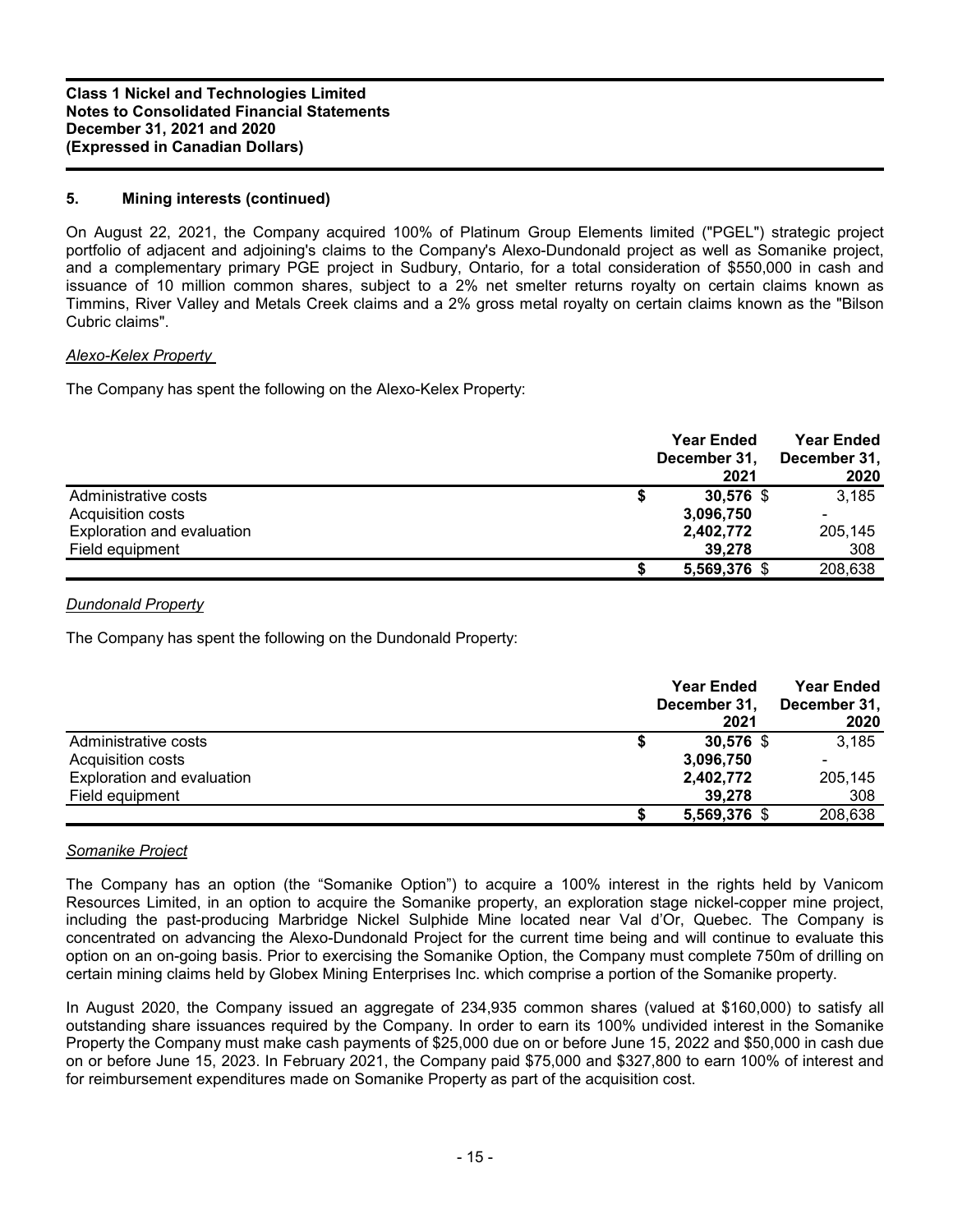# **5. Mining interests (continued)**

## **Somanike Project (continued)**

The Company has spent the following on the Somanike Property:

|                            | <b>Year Ended</b><br>December 31, |            | <b>Year Ended</b><br>December 31, |
|----------------------------|-----------------------------------|------------|-----------------------------------|
|                            |                                   | 2021       | 2020                              |
| Acquisition costs          | Ð                                 | 402,800 \$ | 160,000                           |
| Administrative costs       |                                   | 338        | 453                               |
| Exploration and evaluation |                                   | 426.199    | 125,022                           |
| Field equipment            |                                   | 32.001     | $\overline{\phantom{a}}$          |
|                            |                                   | 861,338 \$ | 285,475                           |

# *River Valley Project*

On August 22, 2021, the Company acquired 100% of Platinum Group Elements limited ("PGEL") strategic project portfolio of adjacent and adjoining's claims to the Company's Alexo-Dundonald project as well as Somanike project, and a complementary primary PGE project in Sudbury, Ontario, for a total consideration of \$550,000 in cash and issuance of 10 million common shares, subject to a 2% net smelter returns royalty on certain claims known as Timmins, River Valley and Metals Creek claims and a 2% gross metal royalty on certain claims known as the "Bilson Cubric claims". The consideration shares are subject to a statutory hold period expiring on December 31, 2021.

Total expenditures all properties:

|                                | <b>Year Ended</b> | <b>Year Ended</b> |
|--------------------------------|-------------------|-------------------|
|                                | December 31,      | December 31,      |
|                                | 2021              | 2020              |
| Acquisition costs              | $6,596,300$ \$    | 160,000           |
| Administrative costs           | 61.490            | 6.823             |
| Exploration and evaluation     | 5,231,743         | 535,312           |
| Field equipment                | 110.557           | 616               |
| Total exploration expenditures | 12,000,090 \$     | 702.751           |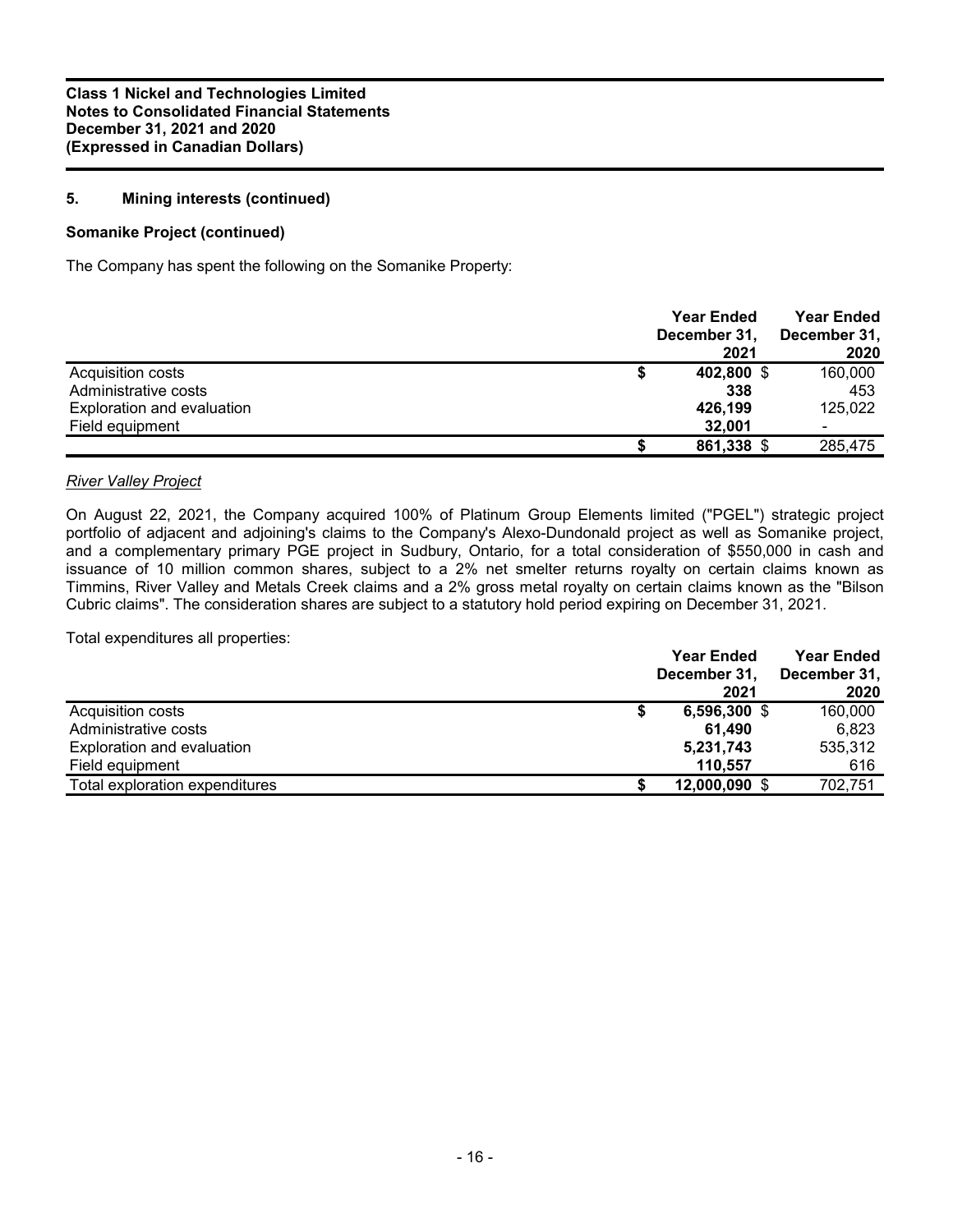#### **6. Share capital**

#### a) Authorized share capital

The authorized share capital consists of an unlimited number of common shares without par value ("Common Shares"). All issued shares are fully paid.

#### b) Common Shares issued

|                                                                | Number of<br>common |                                       |
|----------------------------------------------------------------|---------------------|---------------------------------------|
|                                                                | shares              | Amount                                |
| Balance, December 31, 2019                                     | 90,029,209 \$       | 1,695,586                             |
| Shares issued in private placement (i)                         | 9,500,000           | 950,000                               |
| Shares issued for exploration expenditure option payments (ii) | 234,935             | 160,000                               |
| Shares issued for settlement of debt (iii)                     | 8.863               | 6.204                                 |
| Shares issued in private placement - flow-through (iv)         | 5,448,688           | 3,752,065                             |
| Deferred Flow-through premium (v)                              |                     | (300,000)                             |
| Share issue cost (iv and vi)                                   |                     | (378,427)                             |
| Balance, December 31, 2020                                     | 105,221,695 \$      | 5,885,428                             |
| Shares issued in private placement (x)                         | 7,000,000           | 1,470,000                             |
| Shares issued in private placement - flow-through (vii)        | 6,433,334           | 2,769,864                             |
| Share issue costs (vii and x)                                  |                     | (546, 984)                            |
| Shares issued for exploration option payments (viii) and (ix)  | 10,050,000          | 5,643,500                             |
| Balance, December 31, 2021                                     | 128,705,029         | 15,221,808<br>$\sqrt[6]{\frac{1}{2}}$ |

(i) On April 22, 2020, the Company closed a nonbrokered private placement of 9,500,000 common shares at \$0.10 per share for gross proceeds of \$950,000. A director of the Company subscribed for 6,000,000 Common Shares in the placement.

(ii) On August 2020, the Company issued an aggregate of 234,935 common shares (valued at \$160,000) to satisfy all outstanding share issuances required by the Company to earn a 100% undivided interest from Quebec Precious Metals Corporation in the Somanike Property.

(iii) In October 2020, the Company issued 8,863 common shares of the Company to settle debt of \$6,204. As a result of this transaction a gain of \$426 was recorded in the consolidated statement of loss. There were no warrants attached to the issuance of these shares.

(iv) On November 4, 2020 Company announced the closing of the first tranche of the Offering, whereby the Company issued 1,718,445 HD Units for gross aggregate proceeds of \$1,202,912. On November 13, 2020, the Company closed the second and final tranche of the Offering, whereby the Company issued 2,318,750 FT Units for gross aggregate proceeds of \$1,855,000 and 47,857 HD Units for gross aggregate proceeds of \$33,500. In connection with the Offering, the Company paid certain eligible persons (the "Finders") a cash commission in total of \$170,713, equal to 8.0% of the gross proceeds of the Offering delivered by Finders and issued 220,396 non-transferable broker warrants ("Finders' Warrants") equal to 8.0% of the units issued under the Offering delivered by Finders. Each Finders' Warrant is exercisable at \$1.00 per common share for 36 months from the date of issuance.

On December 16, 2020, the company closed a nonbrokered private placement of 1,363,636 flow-through shares at \$1.10 per share for a gross proceeds \$1,500,000. The Company paid \$120,000 in compensation to certain finders.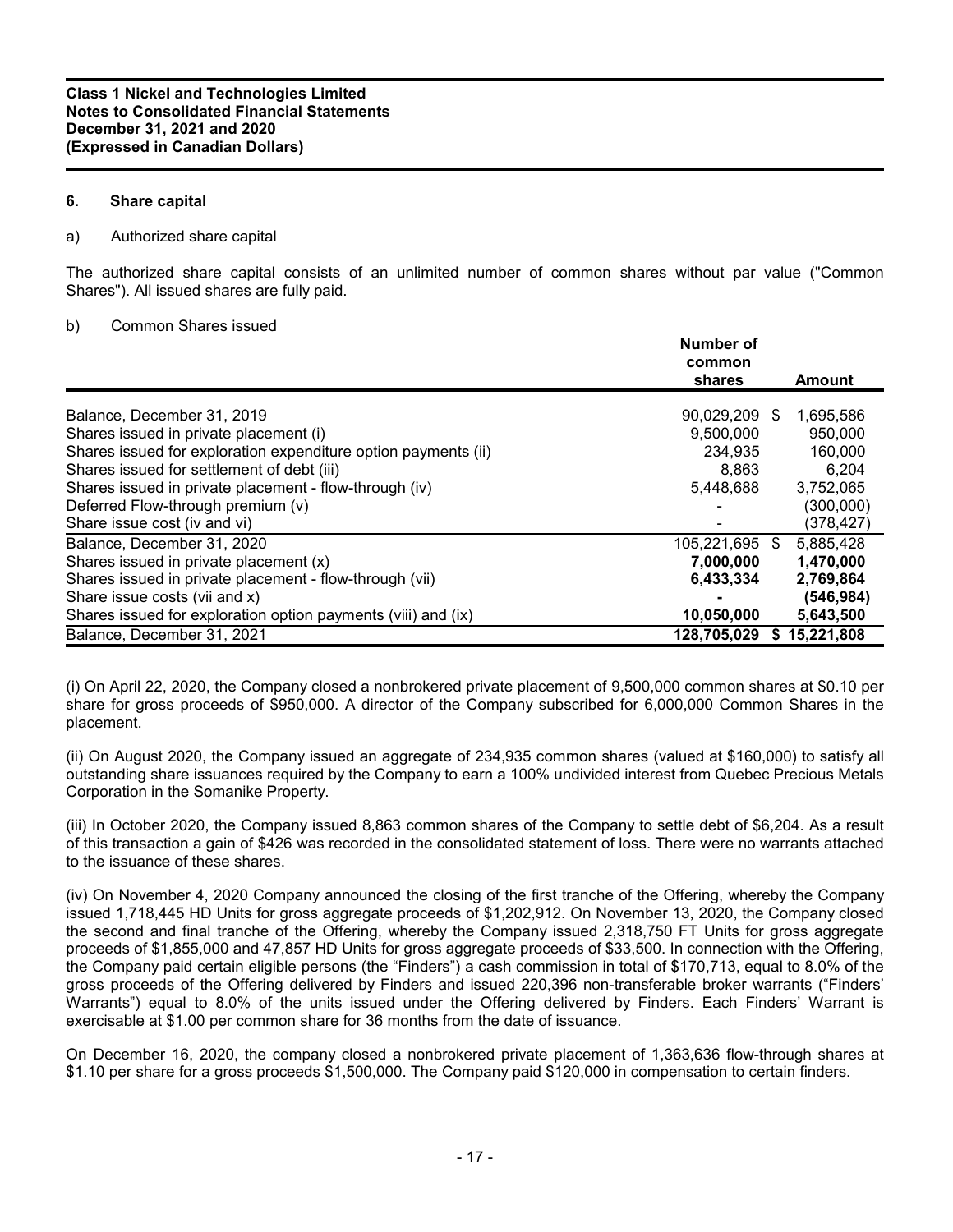# **6. Share capital (continued)**

# b) Common shares issued (continued)

(v) As a result of the flow-through common shares related to the December 15, 2020 being issued at a premium to the market price in recognition of the tax benefits accruing to subscribers; a deferred flow-through premium has been recorded for \$300,000. As the Company incurs eligible expenditures against this liability, the Company reduces the liability at the same premium rate and records this as a flow-through premium recovery on the statement of loss.

(vi) Eligible finders were issued 251,423 Flow-Through Broker Warrants ("FT Warrants") for the flow-through financing and 2,925,677 Financing Warrants ("HD Warrants") for the non flow-through financing. Each FT Warrant entitles the holder to acquire one common share at a price of \$1 until November 4 and 13, 2023 and December 16, 2023 and each HD Warrant entitles the holder to acquire one common share at a price of \$0.70 until November 4 and 13, 2023 and December 16, 2023. The FT Warrants and HD Warrants were given a value of \$78,082 and \$839,347, respectively; estimated by using a fair value market technique incorporating the Black-Scholes option pricing model, using the following assumptions: a risk-free interest rate of 0.30%; and expected volatility factor of 84%; an expected dividend yield of 0%; and an expected life of 3 years.

(vii) On June 7, 2021, the Company closed of private placement of flow-through units (the "Offering"), whereby the Company issued 6,433,334 units for gross aggregate proceeds of \$4,011,500. Each unit consist of one common share and one common share purchase warrant which is exercisable for a period of three years. Pursuant to the Offering the Company issued 3,030,000 units to residents of Quebec ("Quebec Offering") at a price of \$0.65 per unit and 3,403,334 units to the residents in Canada ("Canada Offering") at a price of \$0.60 per unit. Each warrant issued pursuant to the Quebec Offering has an exercise price of \$0.85 per common share, and each warrant issued pursuant to the Canada Offering has an exercise price of \$0.80. The warrants were assigned a fair value of \$1,241,636 estimated by using the Black-Scholes option pricing model, using the following assumptions: share price \$0.60, exercise price of \$0.85 and \$0.80; a risk-free interest rate - 0.50%; expected volatility - 69.9%; dividend yield - 0%; and an expected life - 3 years.

In connection with the Offering, the Company incurred cash commission and legal financing fees of \$436,165, and issued 450,333 finders compensation options ("Finders' Options"). Each Finders' Option is exercisable at \$0.60 per option and entitles the holder to subscribe to a broker unit. Each broker unit consist of one common share and one warrant which has an exercise price of \$0.80 for a period of three years following the closing. The 450,333 Finders' Options were assigned a fair value of \$107,879, which was determined using the Black-Scholes option pricing model using the following assumptions: share price - \$0.60, dividend yield - 0%; expected volatility - 69.9%; risk- free interest rate - 0.50%; and an expected life - 3 years.

(viii) On August 22, 2021, the Company acquired 100% of Platinum Group Elements limited ("PGEL") strategic project portfolio of adjacent and adjoining's claims to the Company's Alexo-Dundonald project as well as Somanike project, and a complementary primary PGE project in Sudbury, Ontario, for a total consideration of \$550,000 in cash and issuance of 10 million common shares, for a total consideration paid of \$6,150,000.

(ix) On August 10, 2021, the Company issued 50,000 common shares at \$0.87 price per common share for \$43,500 and granted 50,000 stock options (note 6 (ii)) to Matachewan First Nation ("MFN") further to its previously announced memorandum of understanding dated March 3, 2021.

(x) On December 31, 2021, the Company closed a nonbrokered private placement of 7,000,000 common shares at \$0.21 per share for gross proceeds of \$1,470,000 and paid \$2,940 in legal fees recorded in shared issued costs. A director of the Company subscribed 100% of Common Shares in the placement.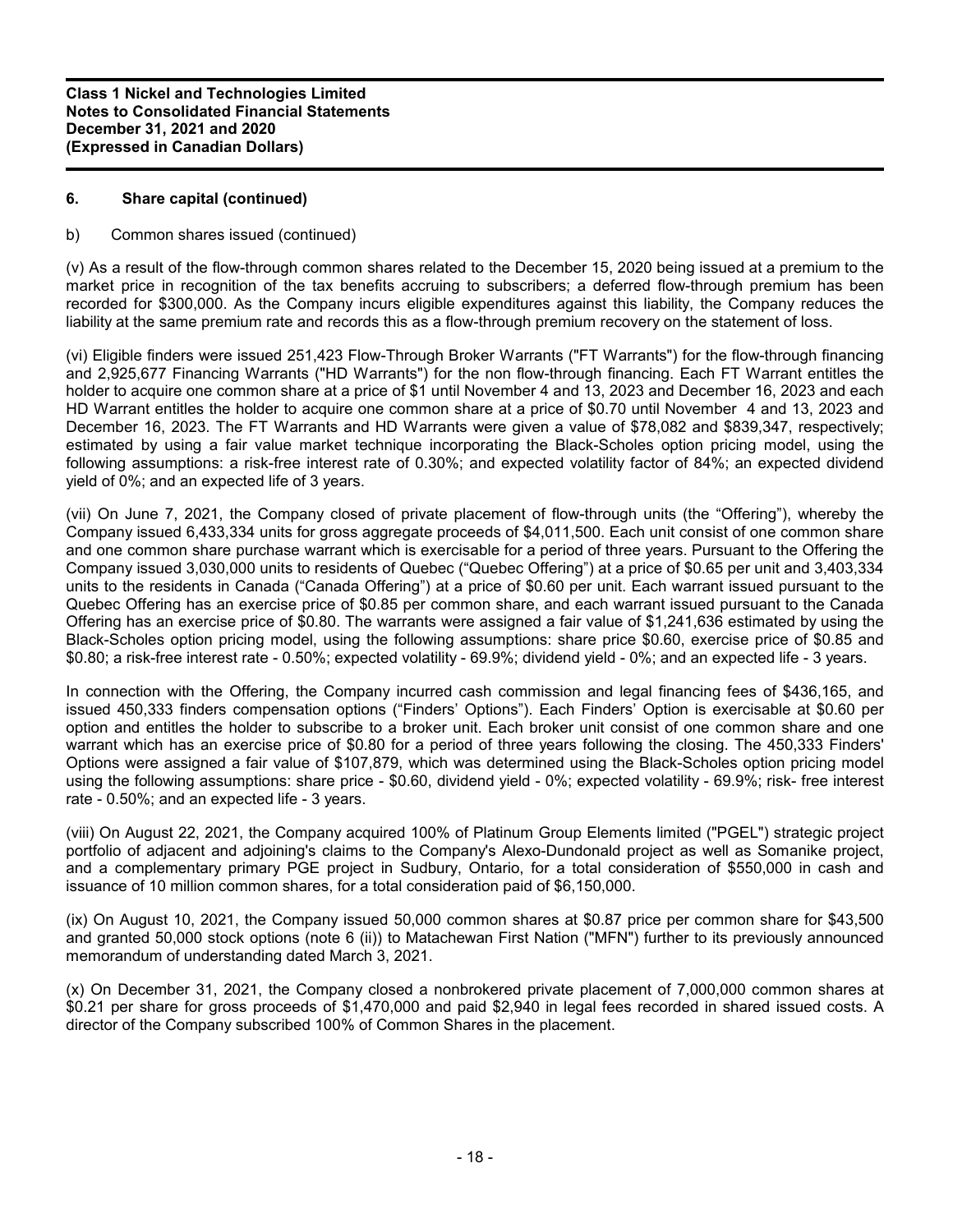# **7. Stock options**

On December 21, 2020, the Company's stock option plan (the "Option Plan") was approved by the Board of Directors (the "Board"). Pursuant to the terms of the Option Plan, the Board may designate directors, officers, employees and consultants of the Company eligible to receive options to acquire such numbers of common shares as the Board may determine, each option so granted being for a term specified by the Board up to a maximum of ten years from the date of grant. The maximum number of common shares reserved for issuance for options granted under the Option Plan at any time is 10% of the issued and outstanding common shares of the Company.

(i) On June 11, 2021, the Company granted 11,165,502 stock options to a director and consultant, with an exercise price \$0.60. The options vested immediately, and expire on June 11, 2024. A fair value of \$2,297,687 was determined using the Black- Scholes option pricing model. The following assumptions were used: dividend yield - 0%; expected volatility 70.21%; risk free interest rate  $-0.48\%$ ; and an expected life  $-3$  years.

(ii) As part of the MOU dated March 3, 2021, on August 9, 2021, the Company granted 50,000 stock options to Matachewan First Nation, with an exercise price \$0.87. The options vested as to 15% on the grant date, 20% on September 2, 2021, 25% on March 3, 2022, the remaining 40% on September 3, 2022 and expire on February 3, 2023. A fair value of \$17,669 was determined using the Black- Scholes option pricing model. The following assumptions were used: dividend yield - 0%; expected volatility 76.61%; risk free interest rate – 0.25%; and an expected life – 1.92 years.

During the year ended December 31, 2021, the Company recorded stock-based compensation of \$2,311,429 (December 31, 2020 - \$nil).

|                                                  | Number of<br>stock options | Weighted<br>average<br>exercise price |
|--------------------------------------------------|----------------------------|---------------------------------------|
| Balance, December 31, 2020 and December 31, 2020 |                            | -                                     |
| Issued (i) (ii) and note $6$ (b) (vii)           | 11.665.835                 | 0.60                                  |
| Balance, December 31, 2021                       | 11,665,835                 | 0.60                                  |

The following table reflects the actual stock options issued and outstanding as of December 31, 2021:

|                    |                               | <b>Weighted average</b><br>Remaining |                         |                                      |
|--------------------|-------------------------------|--------------------------------------|-------------------------|--------------------------------------|
| <b>Expiry date</b> | <b>Exercise</b><br>price (\$) | contractual<br>life (years)          | Total<br><b>Options</b> | <b>Options</b><br><b>Exercisable</b> |
| February 9, 2023   | 0.87                          | 1.11                                 | 50,000                  | 38,887                               |
| June 7, 2024       | 0.60                          | 2.44                                 | 450,333                 | 450,333                              |
| June 11, 2024      | 0.60                          | 2.45                                 | 11,165,502              | 11,165,502                           |
|                    |                               | 2.44                                 | 11,665,835              | 11,654,722                           |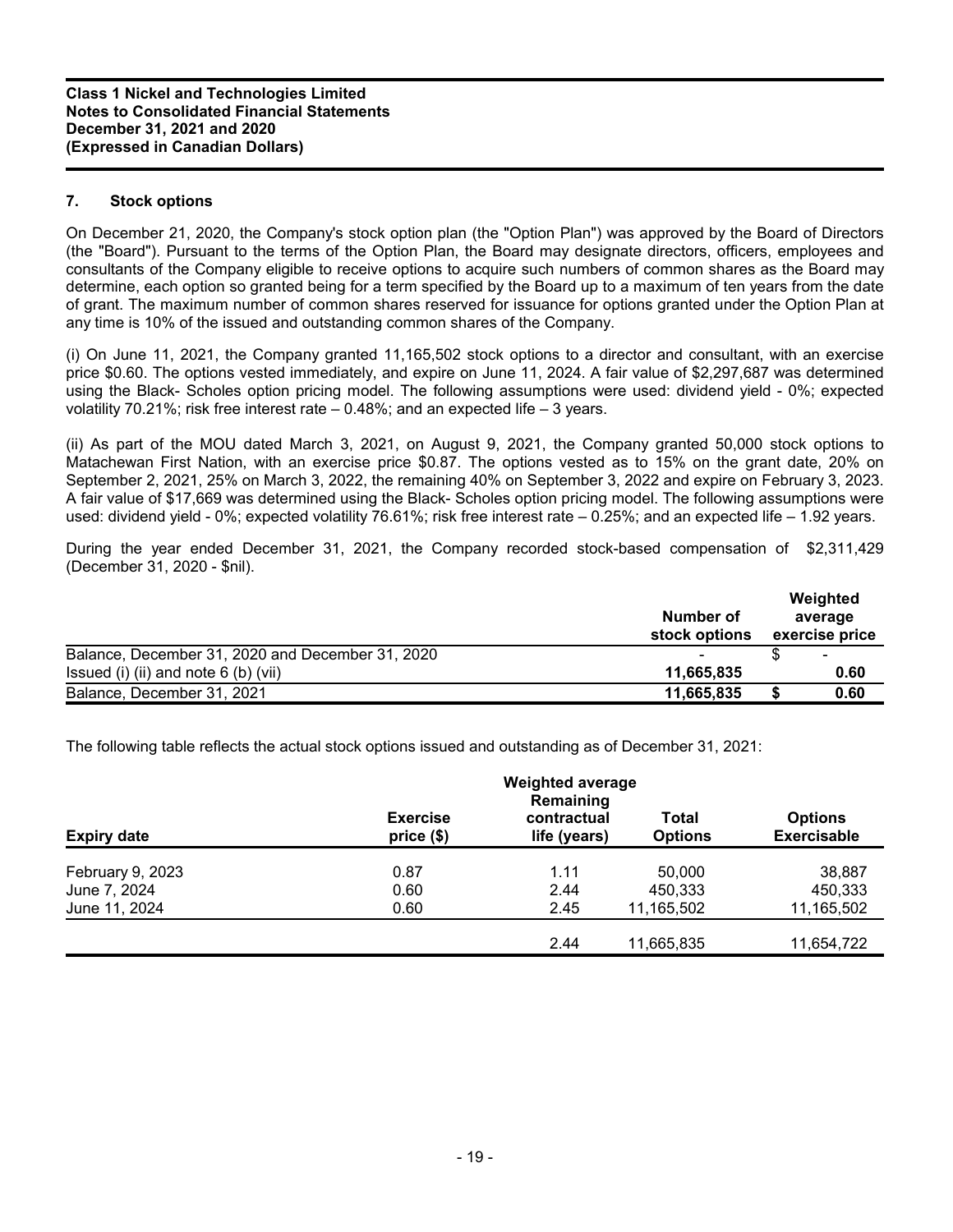# **8. Warrants**

The following table reflects the continuity of warrants for the years ended December 31, 2021 and 2020:

|                                                           | Number of<br>warrants  | Weighted<br>average<br>exercise price |              |
|-----------------------------------------------------------|------------------------|---------------------------------------|--------------|
| Balance, December 31, 2019<br>Granted (note $6$ (b) (vi)) | 3,177,000              |                                       | -<br>1.02    |
| Balance, December 31, 2020<br>Granted (note 6 (b) (vii))  | 3,177,100<br>6,433,334 | \$                                    | 1.02<br>0.82 |
| Balance, December 31, 2021                                | 9,610,434              |                                       | 0.89         |

The following table reflects the actual share purchase warrants issued and outstanding as of December 31, 2021:

| <b>Expiry date</b>    | <b>Grant date</b><br>fair value (\$) | Remaining<br>contractual<br>life (years) | Number of<br>warrants<br>outstanding | <b>Exercise</b><br>price $(\$)$ |  |
|-----------------------|--------------------------------------|------------------------------------------|--------------------------------------|---------------------------------|--|
| November 4, 2023 (2)  | 467,196                              | 1.84                                     | 1,718,445                            | 1.00                            |  |
| November 4, 2023 (1)  | 8.441                                | 1.84                                     | 31.047                               | 1.00                            |  |
| November 13, 2023 (2) | 372,151                              | 1.05                                     | 1,207,232                            | 1.05                            |  |
| November 13, 2023 (1) | 69.641                               | 1.00                                     | 220.376                              | 1.00                            |  |
| June 7, 2024 (2)      | 570.834                              | 0.85                                     | 3,030,000                            | 0.85                            |  |
| June 7, 2024 (2)      | 670,802                              | 0.80                                     | 3,403,334                            | 0.80                            |  |
|                       | 2,159,065                            |                                          | 9,610,434                            |                                 |  |

(1) Broker finder warrants exercisable into units consisting of 1 common share and 1 warrant. Each additional warrant is exercisable at \$1 until November 4 and 13, 2023

(2) Exercisable into units consisting of 1 common share and 1 warrant. Each additional warrant is exercisable at \$1.00, \$1.05, until November 4, and 13, 2023, and \$0.85, \$0.80 until June 7, 2024.

## **9. Related party transactions**

As at December 31, 2021, the Company has \$7,345 (December 31, 2020 - \$7,345) in amounts from a company with common shareholder of the Company.

During the year ended December 31, 2021, the Company incurred \$350,000 (year ended December 31, 2020 - \$137,545) in consulting services fees. As of December 31, 2021, the Company owed \$25,789 (December 31, 2020 - \$29,600) due to a former CEO and existing director for consultant services recorded in accounts payable and accrued liabilities.

During the year ended December 31, 2021, the Company incurred \$125,000 (year ended December 31, 2020 - \$nil) in directors fees. As of December 31, 2021, the Company owes two directors \$118,000 (December 31, 2020 - \$nil) and these amounts are recorded in accounts payable and accrued liabilities.

Key management includes directors and other key personnel, including the CEO - President and CFO, who have authority and responsibility for planning, directing, and controlling the activities of the Company.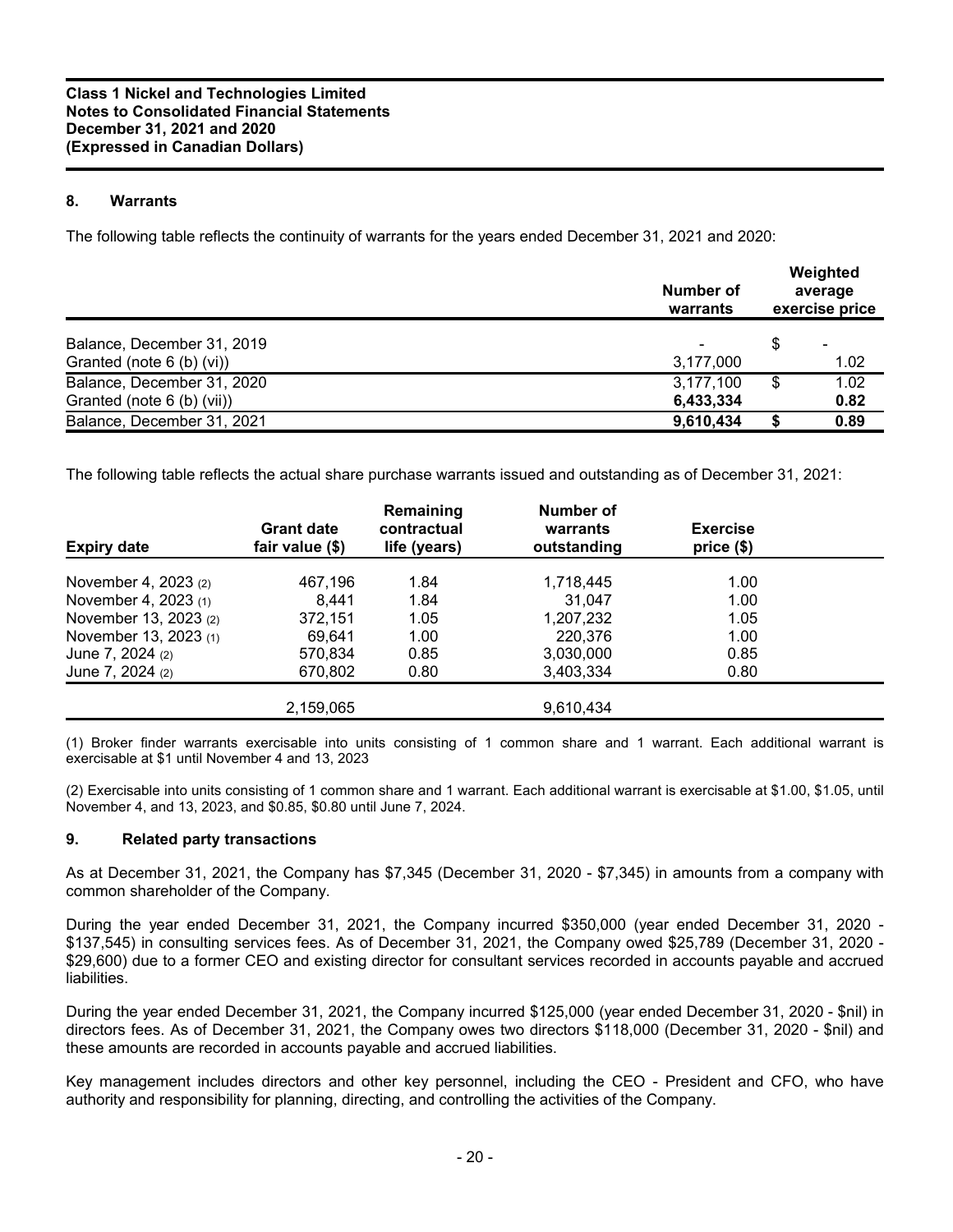# **9. Related party transactions (continued)**

The Chief Financial Officer ("CFO") of the Company is a senior employee of Marrelli Support Services Inc. ("MSSI"). During the year ended December 31, 2021, the Company incurred professional fees of \$9,000 (year ended December 31, 2020 - \$16,931) to MSSI. These services were incurred in the normal course of operations for general accounting and financial reporting matters. MSSI also provides bookkeeping and other services to the Company and charged \$44,589 for the services (year ended December 31, 2020 - \$35,173). As at December 31, 2021, MSSI was owed \$1,801 (December 31, 2020 - \$nil) with respect to services provided. The balance owed was recorded in the statement of financial position in accounts payable and accrued liabilities.

As at December 31, 2021, directors and a significant shareholder of the Company, beneficially owns 93,146,696 common shares carrying approximately 72.37% of the voting rights attached to all common shares.

Additional remuneration of officers and directors of the Company was as follows:

|                                       | <b>Year Ended</b><br>December 31, |                               |
|---------------------------------------|-----------------------------------|-------------------------------|
|                                       | 2021                              | 2020                          |
| Stock-based compensation              | \$2,297,687                       | S<br>$\overline{\phantom{0}}$ |
| Directors and management compensation | 484,000                           | 154,476                       |
|                                       | \$2,781,687                       | 154,476                       |

In addition to items noted above, as disclosed in note  $6(b)(x)$ , a director suscribed for and was issued 7.0 million shares for gross proceeds of \$1,470,000.

## **10. Income taxes**

## (a) Provision for income taxes

Major items causing the Company's income tax rate to differ from the combined Canadian federal and provincial statutory rate of 26.5% (2020 - 26.5%) were as follows:

|                                                                                                         | Year ended<br>December 31, |                   |  |
|---------------------------------------------------------------------------------------------------------|----------------------------|-------------------|--|
|                                                                                                         | 2021                       | 2020              |  |
| Loss before income taxes                                                                                | \$(15,345,964)             | (1,734,252)<br>S. |  |
| Expected income tax benefit based on the statutory rate:<br>Adjustments to expected income tax benefit: | (4,066,680)                | \$<br>(459, 577)  |  |
| Exploration and evaluation expenditures<br>Share issuance cost booked through equity                    | 3,185,680<br>18.215        | 186,000<br>14,999 |  |
| Change in tax benefit not recognized                                                                    | 862,785                    | 258,578           |  |
| Income tax expense                                                                                      |                            | S<br>-            |  |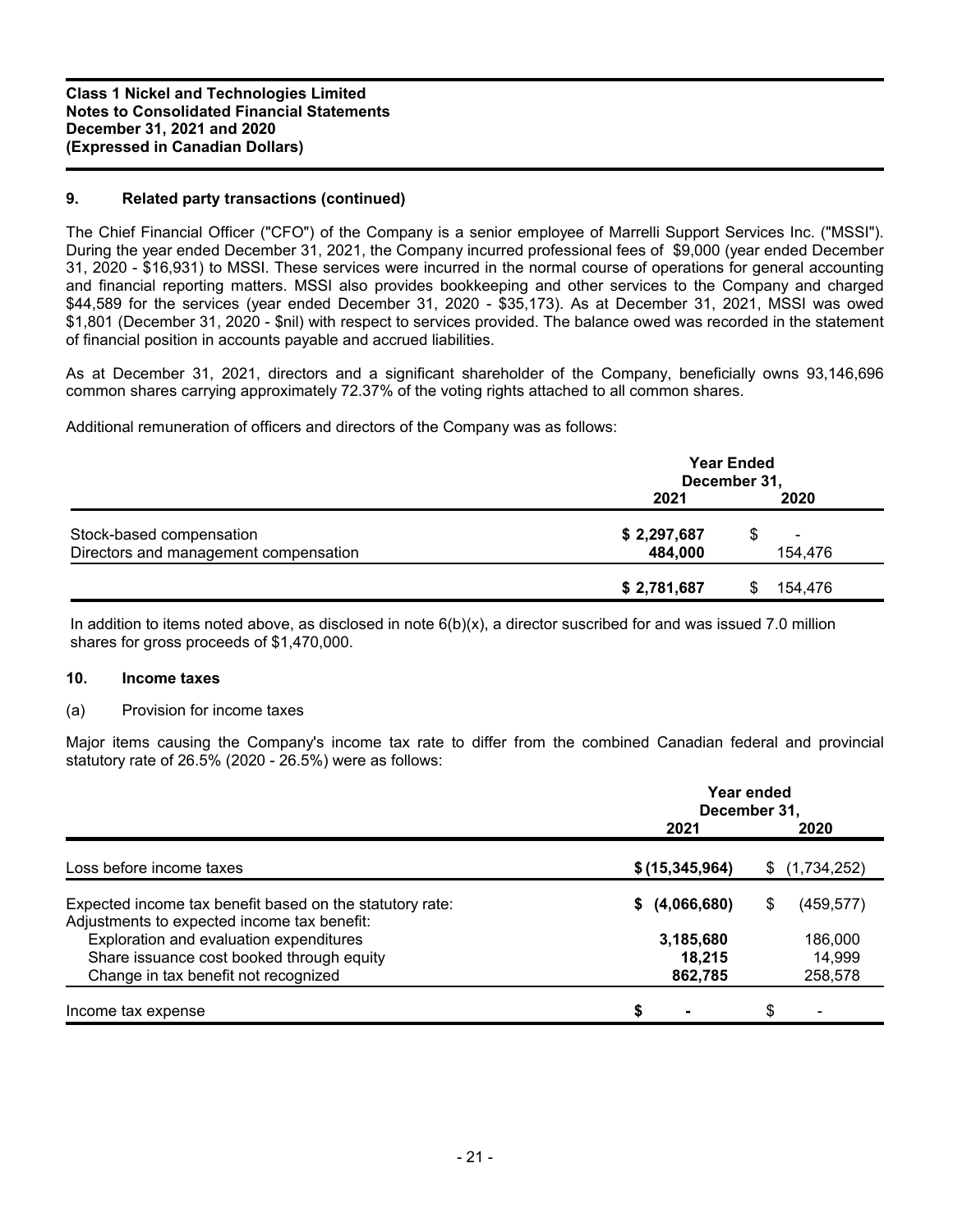# **10. Income taxes (continued)**

Deferred tax assets have not been recognized in respect of the following deductible temporary differences:

|                                                                                                                                  | December 31,<br>2021   | December 31,<br>2020         |
|----------------------------------------------------------------------------------------------------------------------------------|------------------------|------------------------------|
| Deductible temporary differences<br>Exploration & evaluation properties<br>Non-capital loss carry-forwards and share issue costs | 9,704,000<br>3,838,000 | 1,519,000<br>S.<br>2,195,000 |
| Deductible temporary differences not recognized                                                                                  | \$13,542,000           | 3,714,000<br>S.              |

The non-capital loss carry forward expire a noted in the table below.

|      | <b>Amount</b>   |  |
|------|-----------------|--|
| 2026 | 78,000<br>\$    |  |
| 2027 | 6,000           |  |
| 2038 | 180,000         |  |
| 2039 | 620,000         |  |
| 2040 | 1,070,000       |  |
| 2041 | 1,338,000       |  |
|      | 3,292,000<br>\$ |  |

# **11. Commitments and contingencies**

# *Matachewan First Nation ("MFN")*

The Company entered into a signed Memorandum of Understanding ("MOU") whereby the Company recognizes the traditional values of the MFN and commits the Company to consult and establish a mutually beneficial cooperative and productive relationship to advance the Alexo-Dundonald Nickel Project. The agreement also provides MFN opportunity to participate in the benefits of the Project through business opportunities, employment and training, financial compensation, and consultation on environmental matters.

# *Environmental contingencies*

The Company's exploration activities are subject to various federal, provincial, and international laws and regulations governing the protection of the environment. These laws and regulations are continually changing and are generally becoming more restrictive. The Company conducts its operations so as to protect public health and the environment and believes its operations are materially in compliance with all applicable laws and regulations. The Company has made, and expects to make in the future, expenditures to comply with such laws and regulations.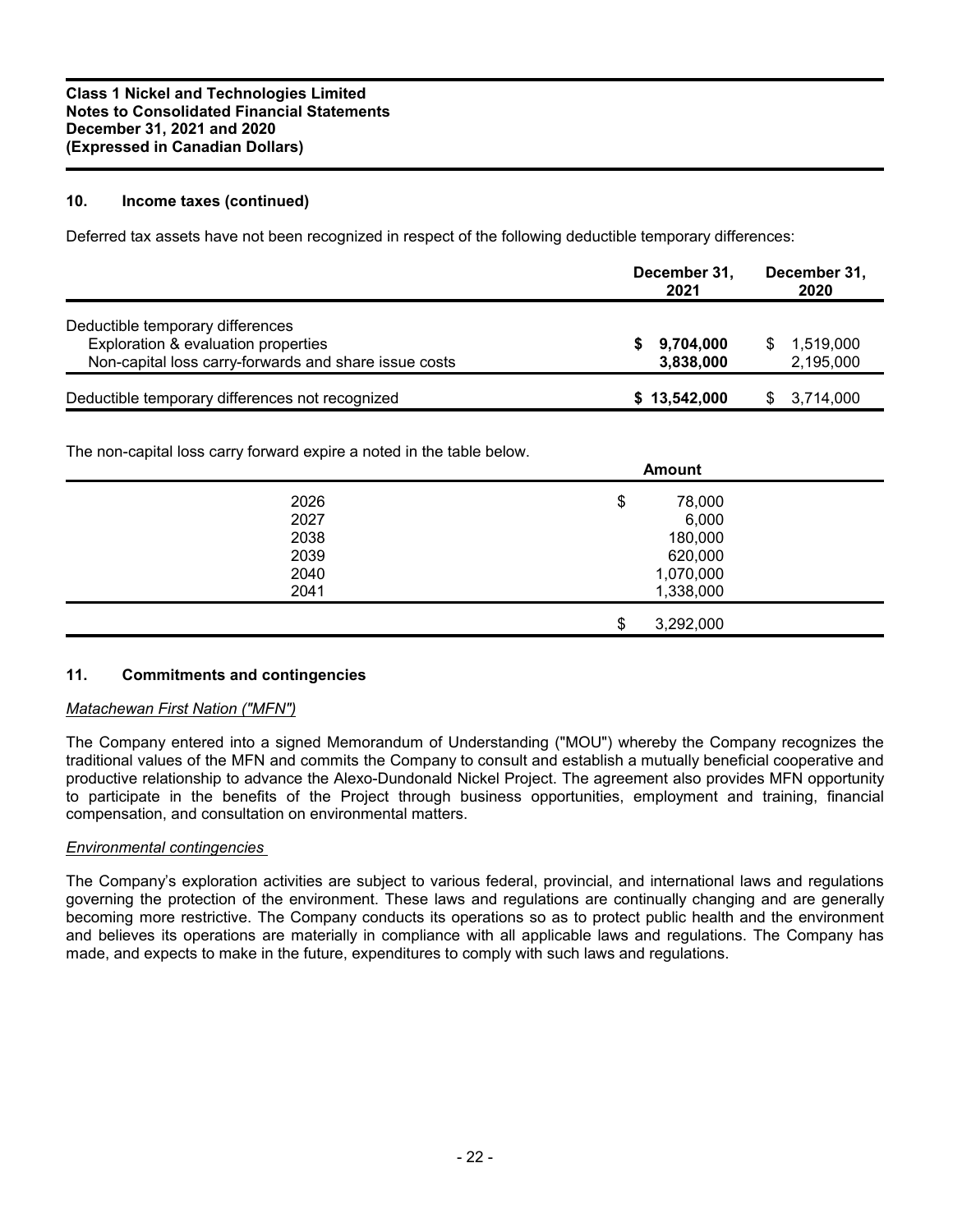# **11. Commitments and contingencies (continued)**

## *Flow-through shares*

As a December 31, 2021, pursuant to the issuance of 5,448,688 flow-through shares during November 2020 and December 2020, and 6,433,334 in June 2021, the Company is required to incur qualifying expenditures of approximately \$7,366,500 by December 31, 2022 and December 31, 2023. On June 29, 2021, the Department of Finance extended the flow-through funds spend period, filing and payment, and the look-back rule by one year, including suspending the Part XII.6 tax for the same period. The Company is subject to Part XII.6 taxes on any unspent flow-through expenditures. Since the proposal by the Department of Finance received Royal assent on June 29, 2021, the dates to incur Part XII.6 taxes will be extended by one year, however, if the amounts are not expended by the end of 2022 for agreements entered in 2020 or by the end of 2023 for agreements entered into in 2021, the additional 10% tax under Part XII.6 will apply.

As of December 31, 2021, the Company has fulfilled approximately \$5,292,582 of the total commitment. For the year ended December 31, 2021, the company has recorded amortization of flow-through premium of \$42,000 (year ended December 31, 2020 - \$nil) in the consolidated statements of loss and comprehensive loss.

## **12. Financial instruments and risks management**

Below is a summary showing the classification and measurement bases of the Company's financial instruments:

| <b>Classification</b>                    | <b>IFRS 9</b>  |
|------------------------------------------|----------------|
| Cash and cash equivalents                | <b>FVTPL</b>   |
| Accounts receivables                     | Amortized cost |
| Due from related party                   | Amortized cost |
| Accounts payable and accrued liabilities | Amortized cost |
| Deferred flow-through premium            | Amortized cost |
| Other liabilities                        | Amortized cost |

Financial instrument are measured on initial recognition at fair value, and, in the case of financial instruments other than those classified as "fair value through profit and loss" ("FVTPL"), directly attributable transaction costs.

The Company provides information about its financial instruments measured at fair value at one of three levels according to the relative reliability of the inputs used to estimate the fair value. The hierarchy gives the highest priority to unadjusted quoted prices in active markets for identical assets or liabilities and the lowest priority to unobservable inputs. The three levels of the fair value hierarchy are as follows:

Level 1: quoted prices (unadjusted) in active markets for identical assets or liabilities.

Level 2: inputs other than quotes prices included in Level 1 that are observable for the asset or liability, either directly (i.e., as prices) or indirectly (i.e., derived from prices).

Level 3: inputs for the asset or liability that are not based on observable market data (unobservable inputs).

During the year ended December 31, 2021, there were no transfers between levels 1, 2 and 3 and there were no changes in valuation techniques.